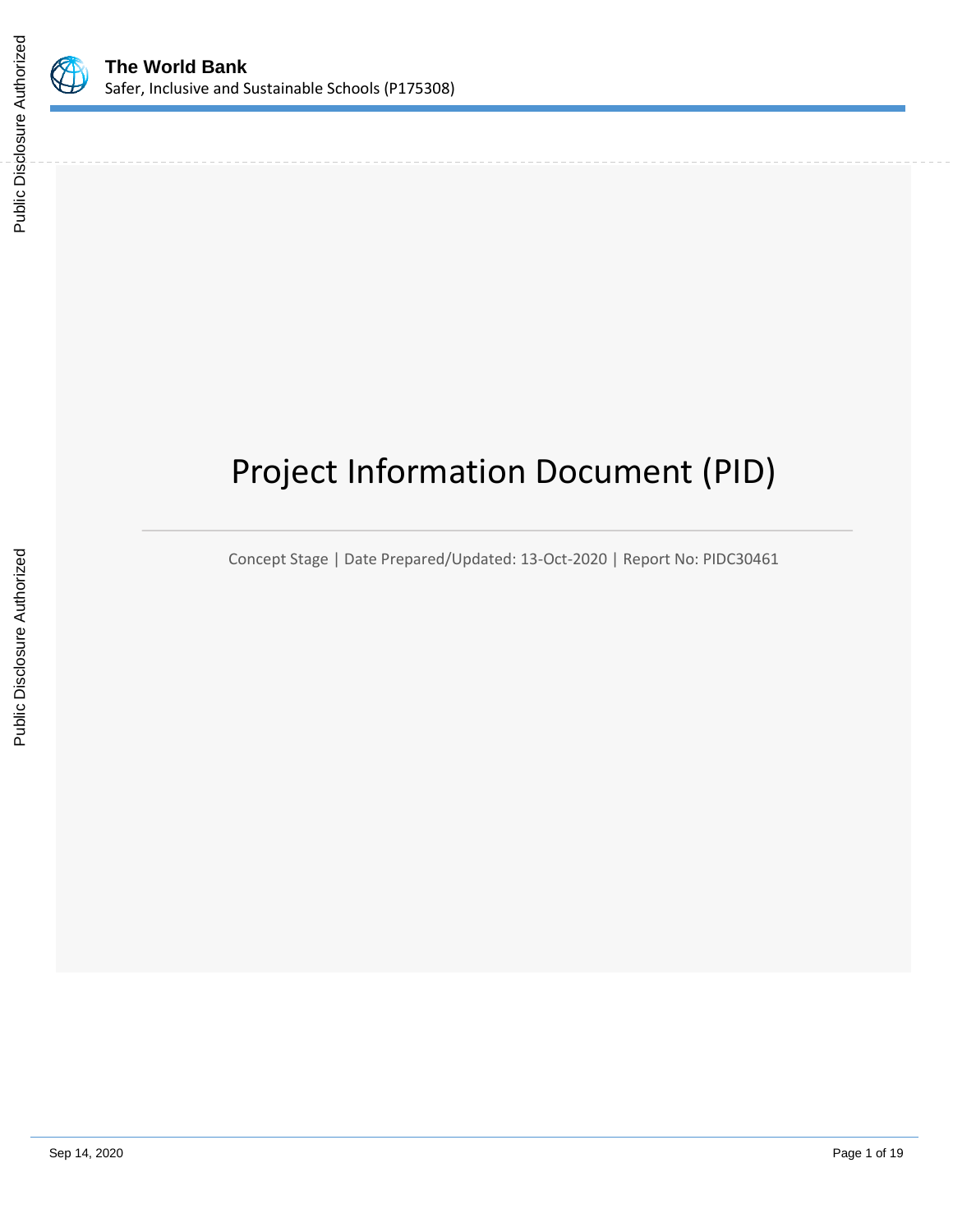

# **BASIC INFORMATION**

## **A. Basic Project Data**

| Country<br>Romania                                                 | Project ID<br>P175308                           | Parent Project ID (if any)                                          | Project Name<br>Romania Safer,<br>Inclusive and<br>Sustainable Schools<br>(P175308) |
|--------------------------------------------------------------------|-------------------------------------------------|---------------------------------------------------------------------|-------------------------------------------------------------------------------------|
| Region<br>EUROPE AND CENTRAL ASIA                                  | <b>Estimated Appraisal Date</b><br>Dec 15, 2020 | <b>Estimated Board Date</b><br>Mar 29, 2021                         | Practice Area (Lead)<br>Urban, Resilience and<br>Land                               |
| <b>Financing Instrument</b><br><b>Investment Project Financing</b> | Borrower(s)<br>Ministry of Public Finance       | <b>Implementing Agency</b><br>Ministry of Education and<br>Research |                                                                                     |

**Proposed Development Objective(s)** 

The Project Development Objective is to facilitate access to safer, disaster resilient, inclusive, and sustainable schools for Romanian students and teachers of the Project participating schools.

## **PROJECT FINANCING DATA (US\$, Millions)**

## **SUMMARY**

| <b>Total Project Cost</b> | 118.61 |
|---------------------------|--------|
| <b>Total Financing</b>    | 118.61 |
| of which IBRD/IDA         | 118.61 |
| <b>Financing Gap</b>      | 0.00   |

#### DETAILS

| <b>World Bank Group Financing</b>                            |        |  |
|--------------------------------------------------------------|--------|--|
| International Bank for Reconstruction and Development (IBRD) | 118.61 |  |

Environmental and Social Risk Classification **Concept Review Decision** 

Moderate Moderate Track II-The review did authorize the preparation to continue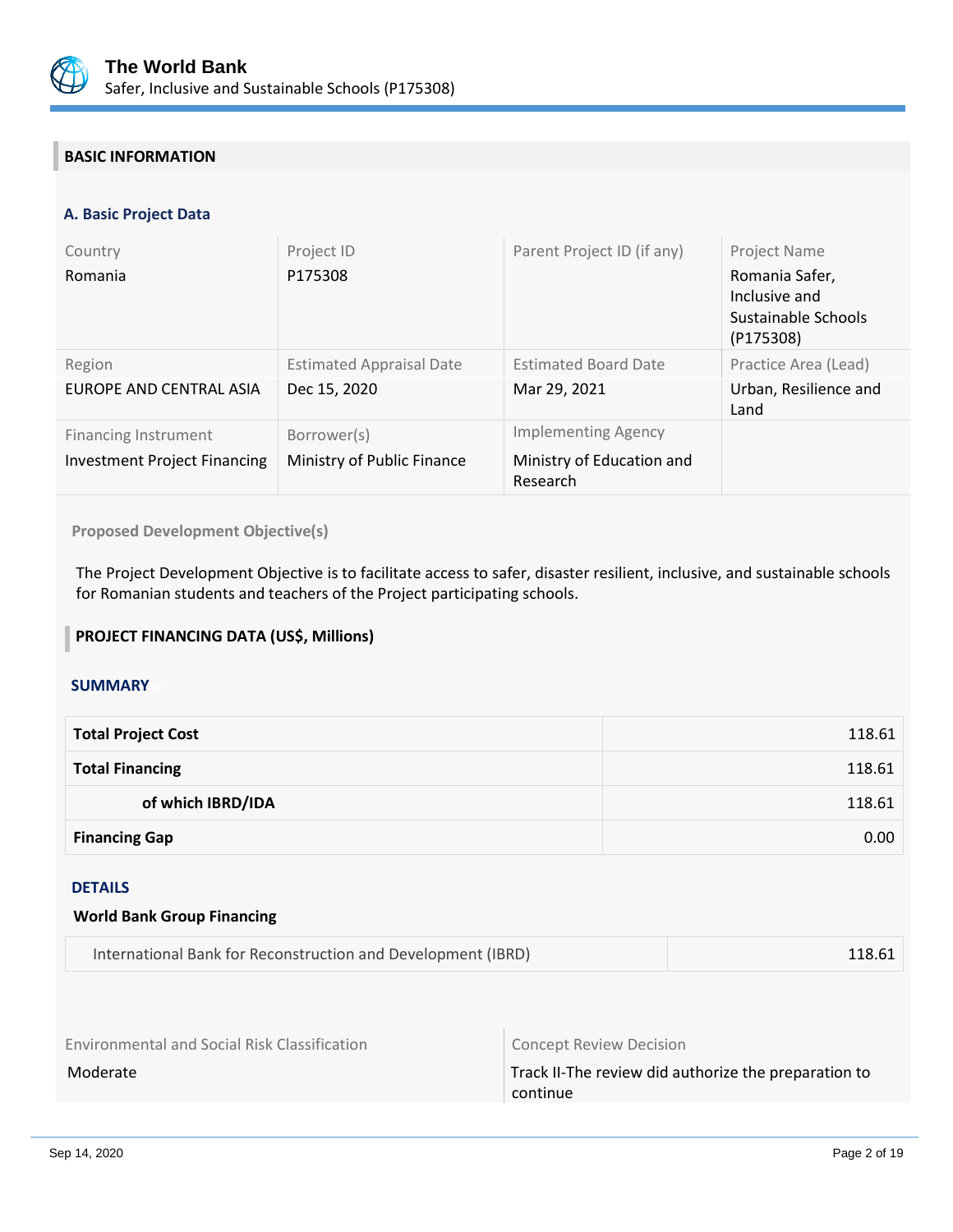

Other Decision (as needed)

## **B. Introduction and Context**

Country Context

- 1. **Romania has enjoyed a decade of economic growth; however, the protracted COVID-19 pandemic crisis has affected Romania's economic activity and household incomes.** The economy contracted by 4.7 percent in the first half of 2020, driven by a steep decline of 10.5 percent in the second quarter. Exports of goods and services fell by 15.1 percent in the first half of 2020, as European trading partners were significantly impacted by the crisis. Imports' contraction was less pronounced (-9.4 percent), leading to a 21 percent increase in the trade deficit in the first half of 2020, further impacting growth. The weakening of external demand from Europe alongside pandemic related restrictions caused the contraction of industry by 14.1 percent in the first half of 2020. The sharp decline in output led to deteriorating labor market conditions, increased unemployment leading to lower household incomes, and rise in food insecurity among vulnerable populations.<sup>1</sup> The government provided a fiscal stimulus to address the consequences of the COVID-19 pandemic on the economy and further support is envisaged. However, the procyclical fiscal trajectory before the COVID-19 pandemic added to the fiscal space constraints limiting the ability of the government to respond. The fiscal deficit widened to 4.2 percent of the gross domestic product (GDP) in the first half of 2020 reflecting lower revenues and higher expenditures due to the COVID-19 outbreak.
- 2. **Despite recent growth, inequality is persistent and increasing, with further negative effects expected to the COVID-19 pandemic.** Romania has the second-highest urban-rural income gap in the EU: the mean urban income is almost 50 percent higher than the mean rural income.<sup>2</sup> Throughout the country, many communities have no access to basic services such as piped water, sanitation, internet or electricity; many of them Roma. In the short-run, poverty is projected to increase on the back of lower incomes facing poorer segments of the population due to the COVID-19 crisis, the impact of the poor agricultural year, and declining remittance incomes. Poor and vulnerable households are anticipated to have been less supported by the fiscal response measures, which extended more directly to those in formal employment structures. The upper middle-income country poverty rate (measured at US\$5.50 (2011 purchasing power parity) is projected to increase from 10.2 percent in 2019 to 12.3 percent in 2020. The economic recovery is expected curve down the poverty rate to an estimated 11.8 percent in 2021 and 11.4 percent in 2022.
- 3. **Romania's future socio-economic development and the overarching objective of converging with EU wealth and quality of life levels depend to a great degree on the quality of its human capital. Romania ranks 67<sup>th</sup> – behind its** EU neighbors – in the Bank's Human Capital Index (HCI), alongside countries with much lower per capita income, such as Ukraine (50<sup>th</sup>), Albania (56<sup>th</sup>), and Georgia (61<sup>st</sup>). Romania's score of 0.58 means that children born in Romania today will be 58 percent as productive when they grow up as they could be if they enjoyed complete education and full health, according to a 2020 World Bank report on human capital. Worryingly, between 2010 and 2020, Romania's HCI value decreased from 0.63 to 0.58 on the productivity potential, which puts Romania below the average of 0.69 for the Europe and Central Asia region. Romania's HCI ranking draws attention to the urgent need to invest in children's health and education, and accelerate progress so that all children can expect to receive quality learning in the classrooms or online and can enter the job market as healthy, skilled, and a productive adults.

<sup>1</sup> World Bank. 2020. *Pulse Survey on the impacts of COVID on vulnerable groups in Romania*. Series of Rapid Assessments.

<sup>2</sup> IBRD, IFC and MIGA (2018) *Country Partnership Framework for Romania For the Period FY19-FY23*.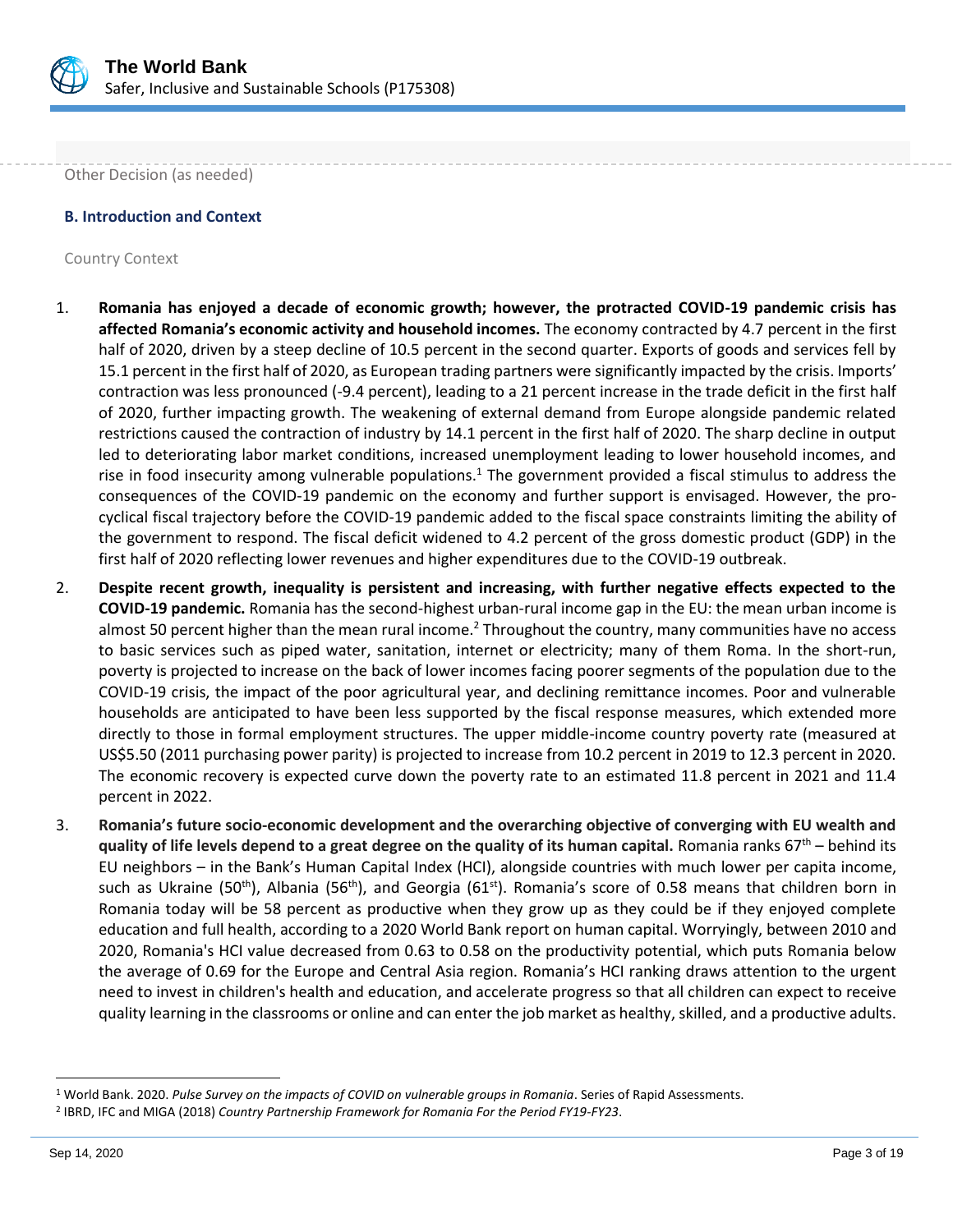

4. **Geophysical and climate-related disasters pose a considerable threat for Romania's poverty alleviation efforts and its sustainable economic growth.** From 1970 to 2016, 85 catastrophic events were recorded in Romania, including 47 floods, 4 earthquakes and 2 droughts, which resulted in over US\$6 billion of losses and damages<sup>3</sup> and affected almost two million people. At the same time, disaster impacts are increasing, including due to: (i) concentration of people and economic assets, (ii) insufficient funding for risk reduction, and (iii) climate change effects. Beyond impacts on assets, disasters also affect people's well-being. Forthcoming World Bank analysis shows that a 200-year earthquake in Bucharest-Ilfov could push some 168,000 residents of the capital into transient consumption poverty (7 percent of the regional population, or a threefold increase in the local poverty rate) due to reconstruction costs and access to savings.<sup>4</sup>

#### Sectoral and Institutional Context

- 5. **There is an urgent need to invest in safer, inclusive, modern and sustainable school infrastructure in Romania.**  Romania has a high proportion of school buildings that fail to meet safety, basic sanitary, and energy efficiency standards, which pose a substantial risk to lives and the economy in the context of a future earthquake, in the current COVID-19 pandemic, and as the climate warms.<sup>5</sup> Access to quality school infrastructure is key to improving education outcomes, increasing enrollment, integrating different student populations, and in Romania there is an urgent need to improve educational outcomes, especially against key metrics such as reduction in absenteeism and improvement in student retention and attainment. Moreover, Romania needs to demonstrate progress towards ensuring sustainability in public buildings, especially in areas of energy efficiency and uptake of renewable energy sources, aligning with national and EU strategies on climate change adaptation and mitigation.
- 6. **The COVID-19 pandemic has highlighted the importance of equal access to water, sanitation, sewerage installations, information technology (IT) infrastructure, and spatial flexibility in schools**. The pandemic has underlined the challenge of double and triple shift schools in many urban areas that prohibits the application of social distancing. Schools have unevenly applied mitigation strategies due to lack of resources, guidance and capacity from staff. The pandemic has highlighted the negative effects on vulnerable groups' access to schooling, particularly Roma. There are severe disparities in funding school infrastructure and teacher quality which leads to further socio-economic inequality, segregation, and contributes to increased early school leavers. As social segregation increases, poorer students attend lower quality schools. The uneven quality of education risks perpetuating social and income divides and undermines Romania's future economic growth.
- 7. **In Romania, school buildings are owned and maintained by local governments**. Local governments seldom have sufficient access to capital investment funds to undertake urgent interventions and improve the safety and quality of school buildings, even when the risks facing students and staff, and the likely negative education outcomes associated with substandard facilities are well documented and understood. Almost half of each local budget comes from personal income tax and taxes on local companies. Therefore, the financial performance of local administrations in Romania is closely linked to the performance of the local private sector. Given the impacts of the current COVID-19 pandemic on municipal finances, the ability of the municipalities to invest in school infrastructure is further constrained.

<sup>3</sup> EM-DAT 1900-2017.

<sup>4</sup> Walsh, Brian, Stephane Hallegatte, and Yann Kerblat. (Forthcoming). *Socioeconomic Resilience to Disasters in Romania. Assessment of Natural Disasters' Impact on Poverty and Well-being.*

<sup>5</sup> Preliminary analysis conducted by the World Bank (see Annex 1) indicates that ~1,000 schools are high risk of serious damage and/or collapse in an earthquake, and that many of these buildings also need substantial investment in energy efficiency, sanitation and modernization. Moreover, many other schools in Romania urgently need updating and modernization.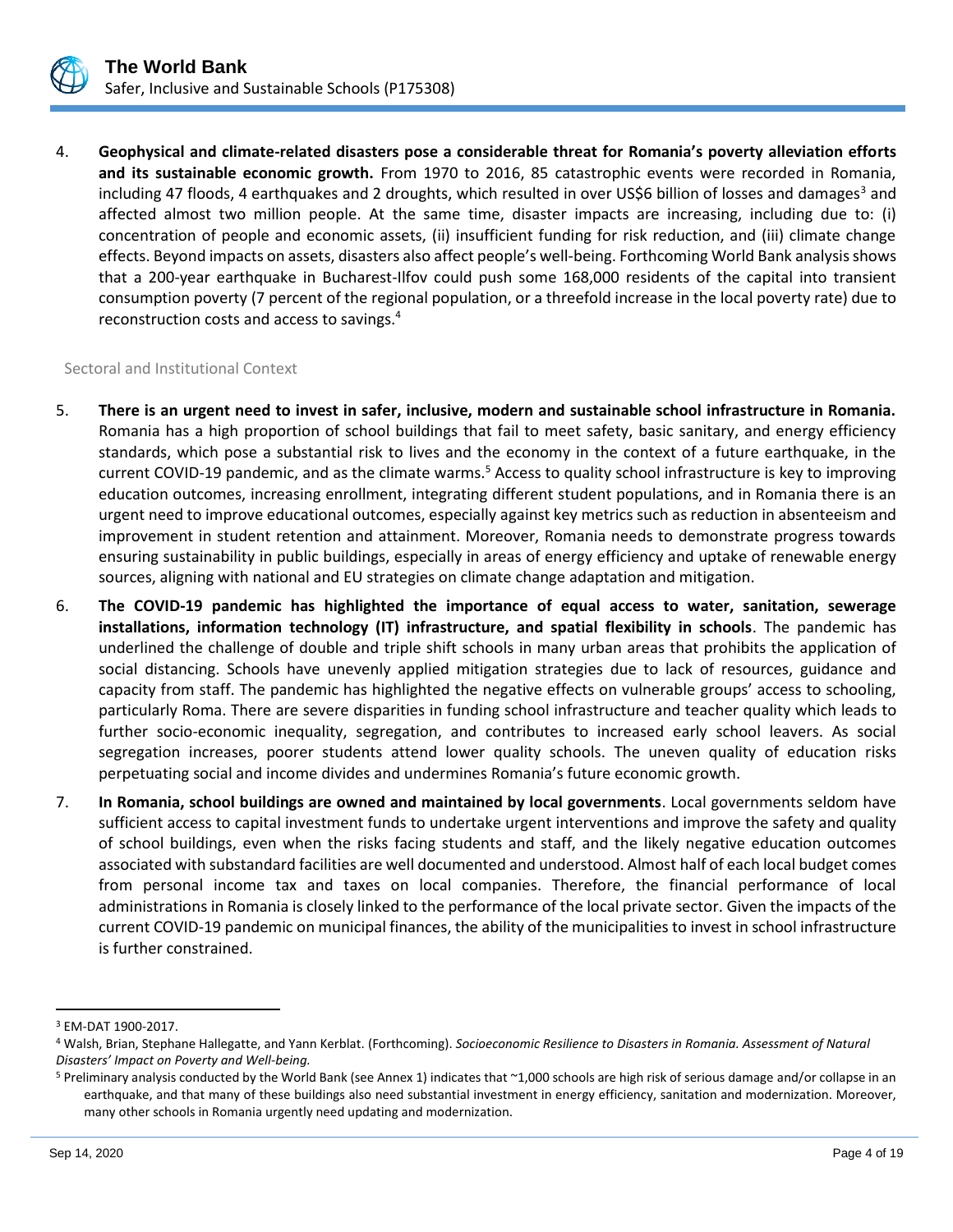

8. **There have been significant challenges associated with investment of government and EU funds in safer, inclusive and sustainable infrastructure**. Implementation of government funds towards safer and modern infrastructure have faced significant delay (in some cases by years) due to unpredictable funding allocations, lack of multi-annual budgets, procurement and permitting delays and challenges associated with managing renovations of historical buildings, with € millions left unspent at the end of each financial year. Moreover, investments typically deal with a single issue – energy efficiency, addition of sanitary connections, or painting – and do not provide a comprehensive and integrated solution for safer, inclusive and sustainable schools that meet modern safety and functionality requirements. The EU funds are available currently for only specific interventions (such as energy efficiency or external improvements), in certain school levels (such as a focus on preschool), and follow application processes that pose a challenge, especially for lower-capacity municipalities. As the priorities for the 2021-2027 EU funds cycle – particularly the regional operational programs - and the Resilience and Recovery Facility programs – are being designed, there is a unique opportunity to ensure that comprehensive and integrated investments in school infrastructure are eligible expenses as well as to lay the foundations for successful implementation of further investments in school infrastructure.

## **Disaster Risk Management and Climate Change**

- 9. **Romania is one of the countries in the EU most at risk from earthquakes, with hundreds of lives lost and tens of thousands of buildings damaged in earthquakes in the last 200 years.** In the last five centuries, there have been on average two magnitude 7+ earthquakes each century, with five earthquakes since 1802 with magnitudes higher than 7.5.<sup>3</sup> Moreover, seismic experts consider an 8.1 magnitude earthquake possible. Bucharest rates as one of the 10 cities in the world most vulnerable to earthquakes. In 1977, a magnitude 7.2 earthquake caused more than 1,500 fatalities, left 11,321 injured, and collapsed or severely damaged 156,000 residential apartments. More than 2,274 schools and 459 hospitals were severely damaged. In 1978, a World Bank report estimated a total loss of US\$2 billion in 1978 dollars, with Bucharest accounting for 70 percent of the total (approximately US\$1.4 billion). Scientists and engineers estimate that a similar event today would have direct damage costs of €7-11 billion, with economic losses exceeding €25 billion.
- 10. **Romania is one of the most flood-prone countries in Europe<sup>6</sup> with significant damage from hydro-meteorological hazards occurring several times per decade.** Extreme heat and cold, drought, storms and landslides also threaten lives, livelihoods and infrastructure. For example, Bucharest currently ranks as the fifth fastest-warming city in the world. The frequency of wildfire events doubled from ~175 per year (1956-2005) to ~341 events per year in the last decade, with 25 percent increase in burn area per event.<sup>6</sup> While snowfall has decreased overall across the country, snowfall events are becoming more intense, such as the 2014 event. Considering the change in socio-economic and climate conditions and depending on the mitigation pathway selected, by 2080, GDP losses from floods may quadruple.
- 11. **Romania's vulnerability to natural hazards will be further exacerbated by climate change.** Romania's climate is predicted to change considerably over the next 50 to 100 years. Expected increases in air temperature vary between climate models but increases in the annual average temperature are expected to be in the range of 0.5°C to 1.5°C by 2029, and 2.0°C to 5.0°C by 2099. This is expected to lead to more frequent and persistent heat waves and more spatially extended droughts. Depending on the climate model scenario and geography within Romania, the total amount of annual precipitation is projected to decrease by about 10 to 20 percent by the end of the century. Precipitation patterns are also expected to become more irregular, with flood risk increasing as intense localized rainfall events turn out to be more frequent (though shorter in duration). Observed and anticipated climate change

<sup>&</sup>lt;sup>6</sup> European Spatial Planning Observation Network 2004: From 1987 to 2002, Romania had the greatest area in the EU impacted by repeated floods.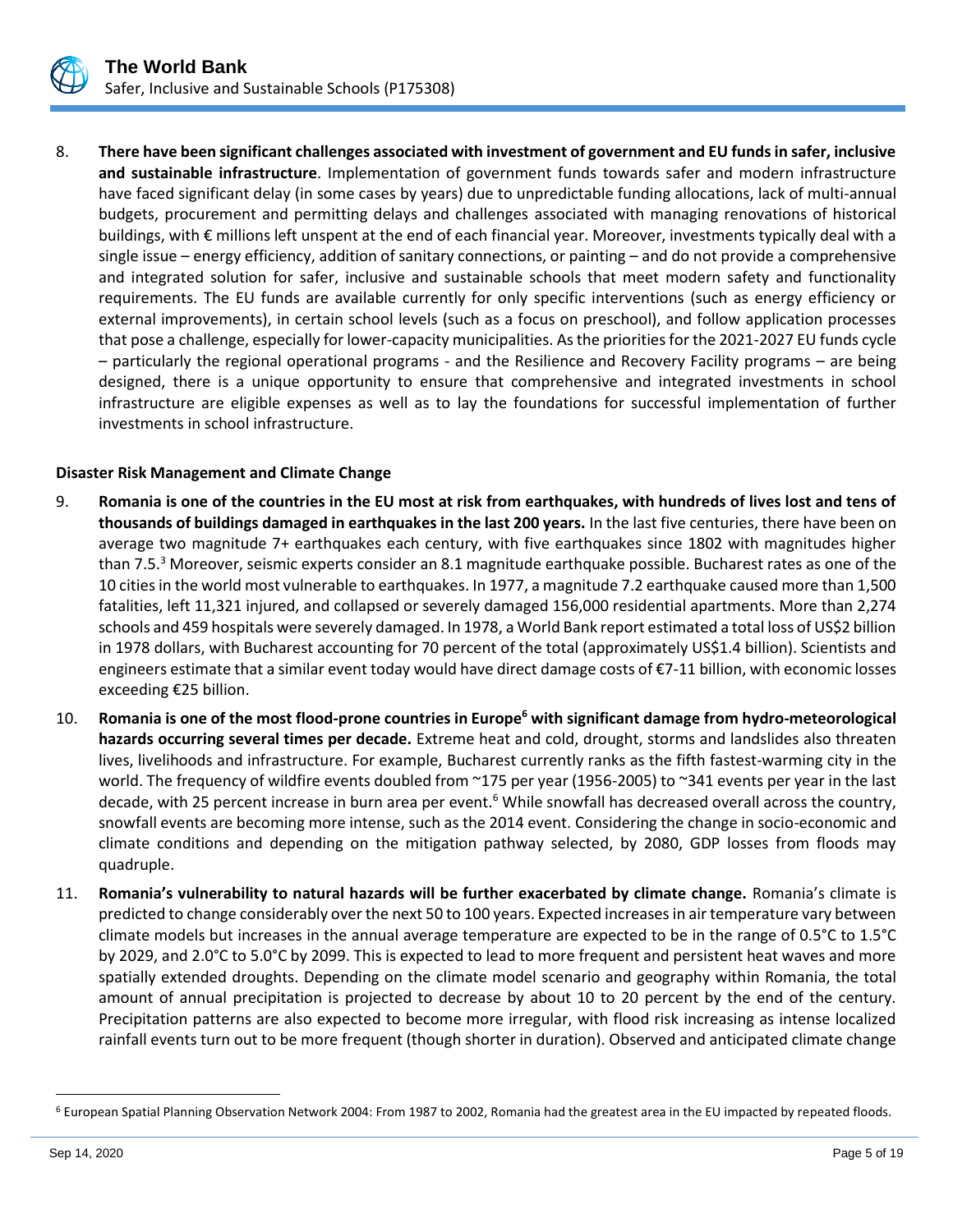

impacts include more frequent severe inland flooding, more frequent flash floods, more intense and more frequent droughts and extreme heat events, and a higher risk of soil erosion and desertification.

- 12. **As an EU member state and signatory of the Paris Agreement, Romania is a party to the mitigation and adaptation commitments made in the EU's collective National Determined Contribution (NDC).<sup>7</sup>** Romania adopted a National Climate Change Strategy for 2013-2020 in 2013, followed by the National Climate Change and Low Carbon Green Growth Strategy for 2016-2030 and the associated Action Plan on Climate Change for 2016-2020 in 2015. Each of these documents establishes sectoral priorities for responding to climate change, including energy, transport, agriculture and rural development, forests, biodiversity, urban development, and water and waste management. Greater disaster preparedness, improved response capabilities, and specific investment and development actions to reduce hydro-meteorological disasters are critical to the short and long-term management of climate risks.
- 13. **Institutionally, the disaster risk management system (DRM) is increasingly decentralized**. Specific roles and responsibility are held at the national, Bucharest municipality, county and local levels, with actions administered by Emergency Situation Committees or the professional community public services for emergency situations (County Inspectorates for Emergency Situations). At the national level, the General Inspectorate for Emergency Situations (GIES), under the Department of Emergency Situations (DES) within the Ministry of Internal Affairs (MoIA), is responsible for the overall coordination of DRM public policy and response. The GIES also coordinates with other line ministries with functions under the DRM Law such as Ministry of Public Works, Development and Administration (MPWDA), for seismic and landslide risks, Ministry of Environment and Climate Change for flood, Ministry of Agriculture and Rural Development for drought, Ministry of Health (MoH) for biological and pandemic risk, and mass casualty events, Ministry of Education and Research (MoER) for education and emergency shelters, Ministry of Economy, and the Ministry of Public Finance (MoPF) on financial resilience. GIES is also responsible for prevention and management of disasters, fire safety, and operates the National Operational Center.
- 14. **There is a momentum towards building resilience in Romania.** Until recently, there had been limited traction in national approaches to risk reduction, particularly for seismic risk in public buildings that provide vital public services and are critical for rapid recovery in the event of a disaster. Since 2018, the government has prioritized urgent investments to reduce the substantial seismic risk in public buildings critical for emergency response, such as through the World Bank Series of Projects (SoPs) (P166302, P168119, P168120). In parallel, there is a commitment to advance DRM policy reforms and implement specific actions that build resilience under the legislation, such as developing a national earthquake risk reduction strategy, increasing public awareness and engagement with civil society and strengthening government capacity to manage the fiscal impacts of natural disasters. Several of these reforms are supported by the Bank's Development Policy Loan with a Catastrophe Draw Down Option (P166303)<sup>8</sup>. Further investments in safe public buildings, particularly schools, primary health facilities, public administration buildings etc., as well as key transport routes and bridges and resilient lifelines (e.g., water, communications, energy), still need to be systematically addressed. The proposed Safer, Inclusive and Sustainable Schools Project will be the fourth Project in the DRM SoPs.
- 15. **The proposed Project builds on the momentum and demand from the government to invest in disaster and climate resilience by addressing urgent needs in safer school infrastructure**. In addition to ensuring the safety of students, teachers and administrative staff in fires and disasters, schools play a critical role during emergencies as evacuation centers. Moreover, schools play an important role in raising disaster and climate change risks awareness and improving emergency preparedness. Investments in earthquake risk reduction and energy efficiency are in line with proposed strategies of the MPWDA on the built environment strategy for energy efficiency and the forthcoming strategy on seismic risk reduction. The Project would also support government actions in the Covid-19 crisis to

<sup>7</sup> Nationally Determined Contribution of the EU and its Member States, 2015, [Weblink.](http://www4.unfccc.int/ndcregistry/PublishedDocuments/European%20Union%20First/LV-03-06-EU%20INDC.pdf)

<sup>8</sup> The Cat-DDO disbursed urgently needed funds during the early months of the COVID-19 Pandemic in February and March 2020.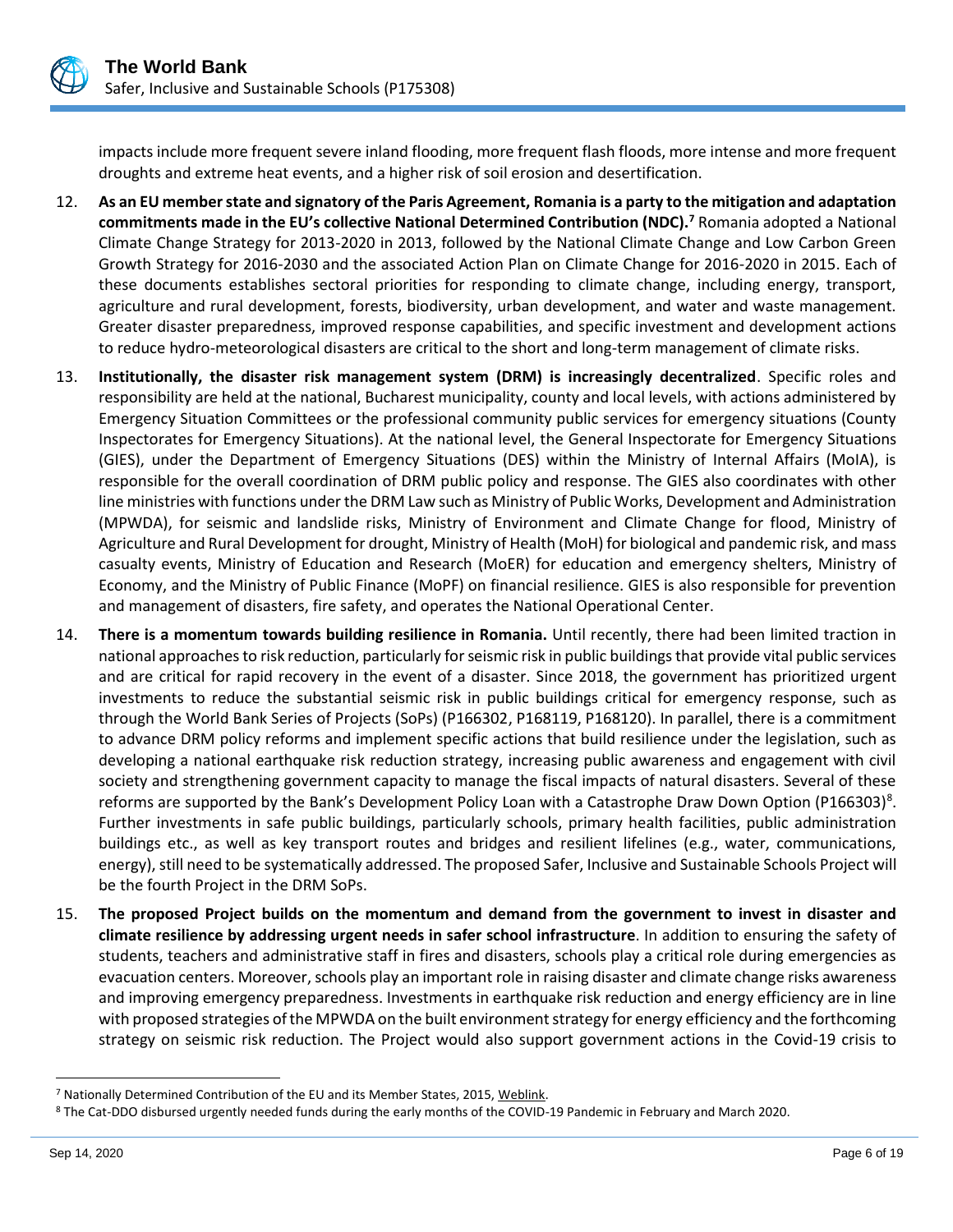

support schools to function with enhanced safety and sanitary standards, in line with the National Investment and Economic Recovery Plan launched by the government in July 2020.

## **Education**

- 16. **Romanian Government's spending on education is the lowest among EU countries, with expenditure relative to Romania's GDP of 3.2 percent.<sup>9</sup>** This is compared to an EU member state average of 4.6 percent, with 3.5 percent in Bulgaria and 5 percent in Poland, for example. Romania's low spending levels negatively impact the quality of education and outcomes. For example, expected years of school in Romania have declined in the past decade from 12.7 to 11.8 years<sup>10</sup>. Research shows that the quality of the education infrastructure directly affects student learning. Well-designed learning spaces have a positive impact on student focus, active involvement and social learning. In particular, the impact of learning environment has been estimated to explain 16 percent of the variation in students' outcomes, by factors like naturalness, individualization, and stimulation. Modern learning principles require a conducive natural environment (light, acoustic, temperature, and air quality) and infrastructure that allows for the individualization of classroom space and provides an appropriate level of ambient stimulation.
- 17. **While progress has been made in expanding access to education and improving teacher training, there is no integrated approach to prioritize investments in education infrastructure.** Decisions to construct, rehabilitate, modernize and expand education infrastructure are taken at different administration levels, generating risks in terms of coordination, financing, and regulation. Most of the national funding for education is earmarked for teacher salaries and maintenance costs, leaving little for infrastructure investments that could help to improve learning outcomes. Related to education infrastructure works, Romania spends around US\$116 million on average for the entire country per year, serving 2.8 million students enrolled in about 6,500 schools. In 2019, although the investments increased, US\$89 was spent per student to improve access to quality infrastructure. Romania has also made progress in optimizing school networks in the context of rapidly declining demographic trends in some areas, with 25.7 percent of legal entity schools and 26.2 percent of satellite schools closed between 2010 and 2020.
- 18. **The COVID-19 pandemic has required decision-makers at all levels to make decisions for the provision of learning based on their specific country, city and rural situations.** In Romania, decisions about school openings have been made at the local level with guidance from the central level. These decisions have taken into account the readiness of schools to open safety, including: (i) extra space capacity to allow for physical distancing and sufficient staff, (ii) health and improved sanitary measures, (iii) internet connectivity and digital access for students and teachers, and (iv) skills readiness for online classes. The Romanian education system faces considerable challenges to safe operation, including: (i) lack of adequate sanitation, (ii) access for disabled students, (iii) minimum quality standards in rural schools, where dropout rates are also highest; and (iv) and overcrowding in schools and classrooms in urban areas as well as operation of multiple schooling shifts which creates significant difficulties for physical distancing.

## **Local Governments and Municipal Infrastructure**

19. **Local governments in Romania are responsible for more than 40 percent of public sector capital expenditure.** On average, that represents 12 -15 percent of the annual local budgets and is mostly aimed at buildings, roads, housing works, and upgrading of water/sewerage infrastructure. Buildings are owned by the municipality and used for education, health, sport and recreation, public purposes, emergency response, transport facilities, and social

<sup>9</sup> Eurostat Data, 2018.

<sup>&</sup>lt;sup>10</sup> See Annex for more information on expected years of learning.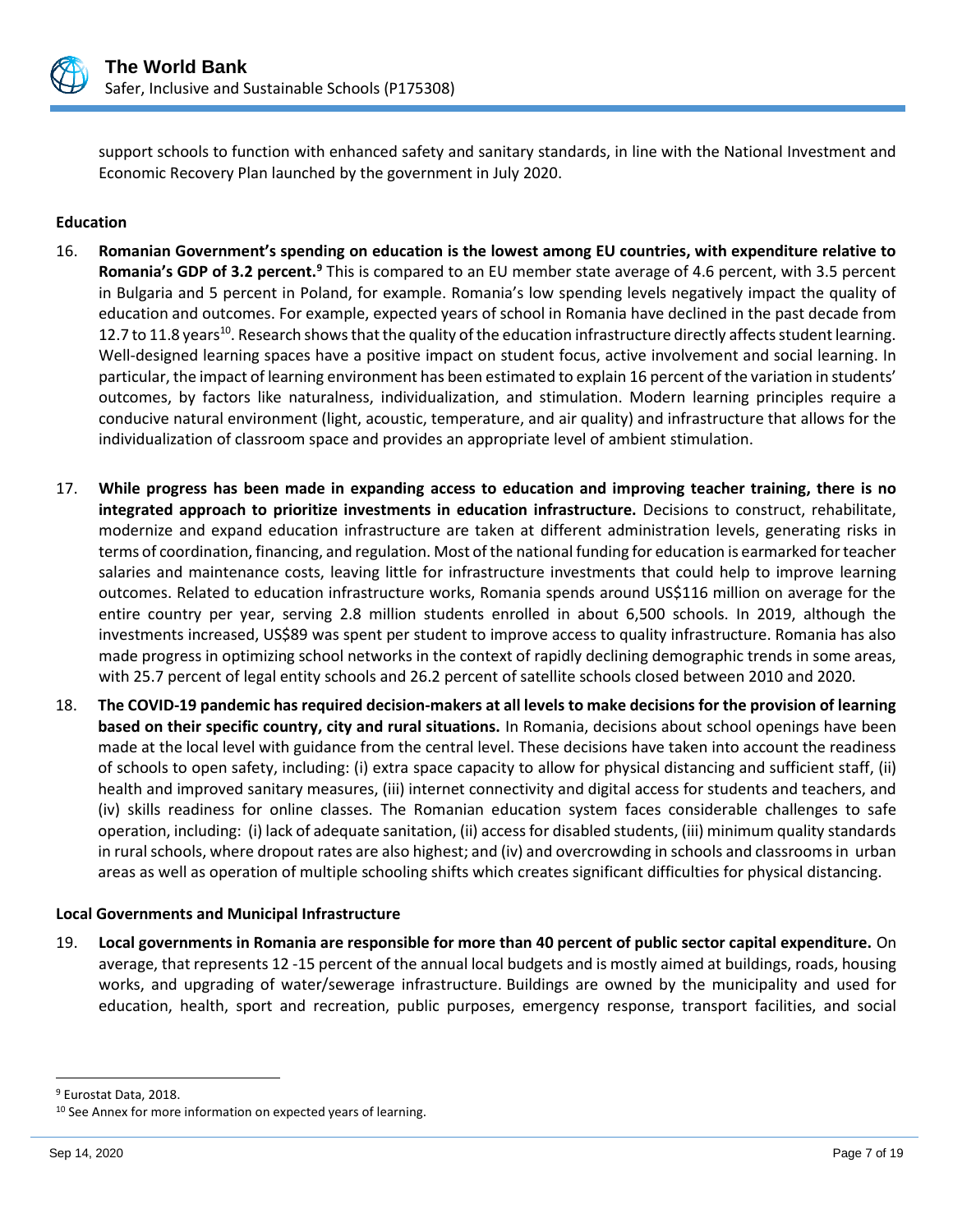

services. There is a heavy reliance on EU and national funds for capital investments, with limited commercial financing opportunities subject to central government approval.

- 20. **The capacity of local governments to plan strategically and coordinate and cooperate efficiently is limited, preventing them from fully exploiting development and financing opportunities.** In smaller localities, the scale is an additional challenge, both in terms of administrative capacity and the potential for efficient public service provision. The absorption rate of the EU funds has been disappointing and is attributed to low institutional capacity, poor planning, prioritization and interinstitutional coordination. The ability of local governments to engage in large and complex capital projects is limited and the administrative capacity to ensure sustainable financial management in the medium- to long-term varies greatly across towns and cities, with a few clear leaders in absorption and implementation rates. The cost of maintenance following the completion of investment projects is not adequately considered, and many Romanian cities lack reliable data on capital asset management and maintenance costs.
- 21. **While some of the larger and more dynamic cities deal with challenges similar to those of large cities in advanced economies (e.g. pollution, congestion, sprawl), many smaller towns and rural areas still have basic infrastructure needs.** The ongoing COVID-19 pandemic will have a significant impact on revenue streams and public services delivery at the local level. Important budgetary and planning adjustments will be required depending on the severity and duration of the pandemic, as well as the strength of the post-pandemic economic recovery. The realization of capital investment plans at the local level will depend to an even greater extent on the successful uptake of the EU funds. Through a process of prioritization, these investments should be oriented towards the most pressing local needs. In a recent survey<sup>11</sup> of towns and cities (with responses from over 260 local governments), investment in education was consistently mentioned as one of the most pressing infrastructure needs. Disaster and climate resilience, inclusiveness and addressing urban/ rural disparities, and improving local capacities in fulfilling their roles for providing quality public services are some of the key challenges that the proposed Project will contribute to.

## **Energy Efficiency and Renewable Energy**

- 22. **Priorities in the energy sector are aligned with the EU Clean Energy Package, which includes improvements in the energy performance in buildings, promotes renewable energy and energy efficiency<sup>12</sup>**. The European Green Deal is expected to bring transformational changes to the sector which aims for the EU to have zero net emissions of greenhouse gases by 2050. In January 2020, the European Green Deal Investment Plan and the Just Transition Mechanism were approved as the investment pillars of the Green Deal. Romania's Energy Strategy for 2016–2030 and the draft National Energy and Climate Plan for 2021-2030 (NECP) provide the overarching policy framework for the sector. Priorities include: (i) decarbonization, (ii) energy efficiency, (iii) energy security, (iv) internal energy markets, and (v) research, innovation and competitiveness. Romania's 2030 target of 30.7 percent of the overall renewable energy contributions in final gross consumptions remains below the renewable share of at least 34 percent in 2030<sup>13</sup>. The projections for the year 2030 show an increase in wind capacity up to 5,255 MW and photovoltaic capacity up to approximately 5,054 MW, yet Romania still lacks a strategy and institutional framework to further develop prosumers and renewable distributed energy generation options, such as rooftop solar photovoltaic and other comparable technologies.
- 23. **Implementation of energy efficiency measures in buildings could account for a large share of EU targets in energy consumption savings.** Romania reduction in overall energy consumption is modest, reaching only about 56 percent of its 2020 energy savings target in the last decade. To increase its share, several challenges, such as institutional

<sup>11</sup> World Bank 2020. Romania Urban Policy Reimbursable Advisory Services (P171176). *Companion Paper 5: A survey of urban local government's needs and challenges* (April 2020).

<sup>12</sup> EU Directives 2018/844, 2018/2001, 2018/2002.

<sup>&</sup>lt;sup>13</sup> This represents Romania's expected contribution to the overall EU target under the EU Governance Regulation EU 2019/1999.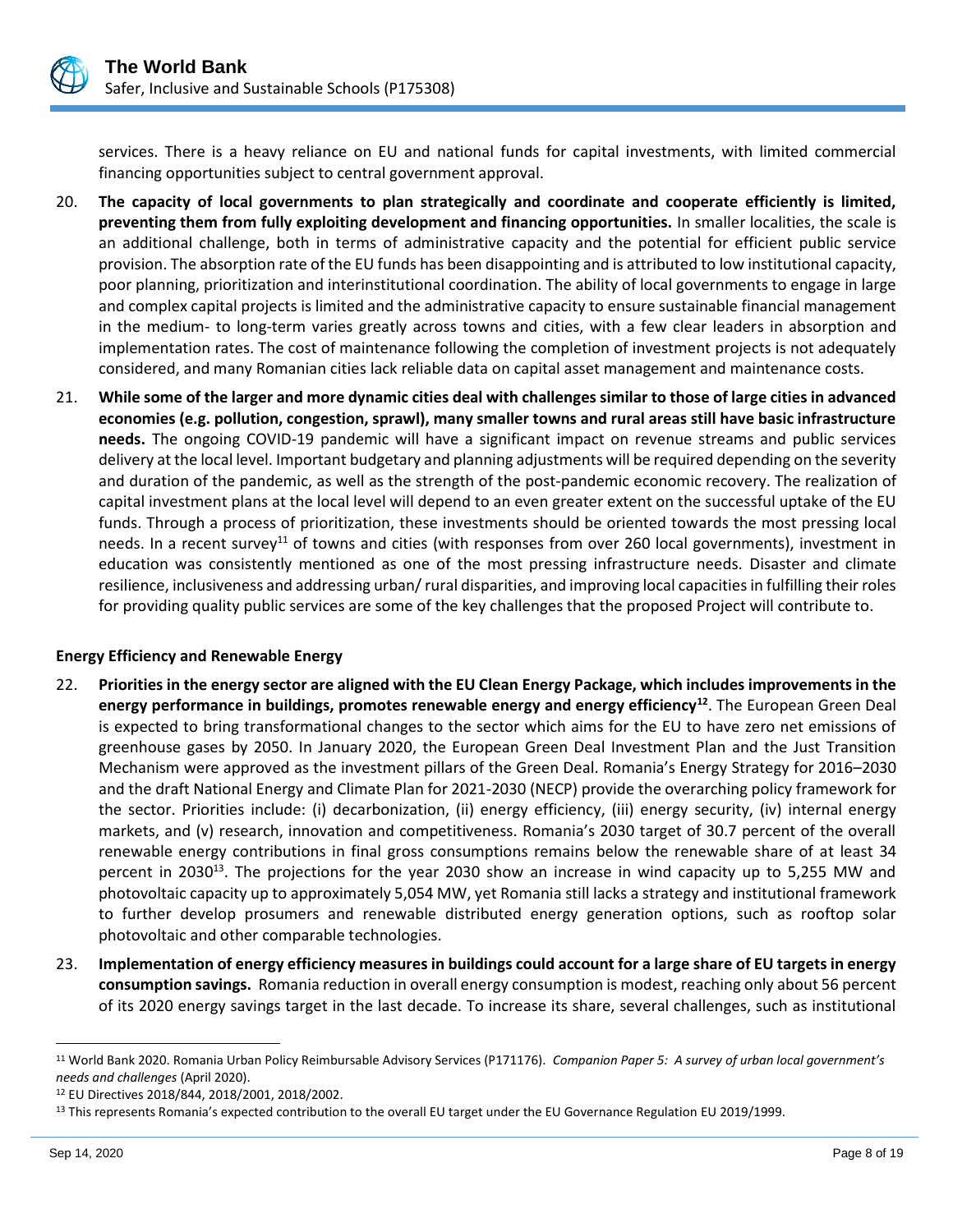

leadership and coordination, enforcement and evaluations, data and communications, and financing and implementation, need to be addressed as part of a national-level program. The overall market is also largely dependent on EU financing and funding, with minimal leverage and co-financing, which is neither sustainable nor scalable.

24. **Energy efficiency measures in schools are not widespread and quality issues remain.** Despite linkages to indoor pollution, quality of learning experience, and maintenance costs, most school buildings in Romania have not benefited from energy efficiency investments. At the same time, the quality of renovation for energy efficiency, in Romania, particularly for schools, has been poor in the past. In the context of limited funding / co-financing, and the intention to renovate as many buildings as possible, energy audits and designs were prepared to meet mostly minimum efficiency levels rather than promote deeper renovations. For example, energy efficiency improvements are often made superficially, without adequately addressing ventilation solutions, thereby creating indoor air quality issues in the renovated schools. As for lighting, most systems in the existing schools are composed of energyinefficient fluorescent lamps. The proposed Project is aligned with the World Bank's ongoing engagement in the sector. In 2019, the Bank provided advisory services to support the MPWDA to develop the Long-term Building Renovation Strategy for 2020-2050, part of the requirements of the EU Energy Performance in Buildings Directive,<sup>14</sup> together with other components targeting seismic risk. The proposed Project represents an opportunity to target a high-priority category of public buildings and test models that could be replicated at a wider and larger scale. It will also support strengthening coordination of the many actors active in the energy efficiency sector.

## **Project Rationale: A Critical Need to Invest in Safer, Inclusive and Sustainable Schools in Romania**

25. **The proposed Project addresses development challenges related to issues of safety, inclusion and sustainability in school infrastructure.** World Bank analysis of the status of school infrastructure in Romania has illustrated serious deficiencies in the safety of students, teachers and school building users, and inadequate designs that fail to provide universal access (Annex 1). These deficiencies may contribute to the dropout rate of students and poor learning outcomes and a lack of focus on sustainability. Beyond safety, inclusiveness and sustainability, the Project aims to build the institutional capacity of national and sub-national authorities to design, invest and implement projects aimed at enhancing school infrastructure. Specific issues with safety, inclusiveness and sustainability are summarized below.

## **Safety**

- 26. **Many schools in Romania are under high risk of complete collapse or serious damage in an earthquake, risking the lives of students, teachers and administrative staff.** Current estimates indicate that 1,057 schools with 317,718 students are under this extreme risk, with many more buildings under moderate risk of damage.<sup>15</sup> Ex-ante investments to strengthen the most at risk buildings (or demolish/rebuild new) is expected to save the lives of at least 10,000 to more than 15,000 students and teachers and save many tens of thousands of students and teachers from minor to severe injuries and emotional and psychological trauma in the event of an earthquake.<sup>16</sup>
- 27. **A high proportion of Romanian schools – more than 4,000 schools by some estimates – do not yet meet fire codes.** Since the devastation of the 2015 Colectiv Fire which killed 64 people and injured another 146, Romania has reviewed and strengthened its norms for fire safety in buildings. However, a large number of school buildings fail to have fire detection and warning systems, fire suppression systems (such as sprinklers) and appropriate exit routes to ensure rapid evacuation of school buildings. Moreover, based on the World Bank's rapid assessment of schools'

<sup>14</sup> EU Directive 2018/844.

<sup>15</sup> Analysis presented here is based on probabilistic seismic risk models developed by the Technical University of Bucharest; see Annex 1.

<sup>&</sup>lt;sup>16</sup> The numbers of students and teachers saved depend on the scenario earthquake magnitude used in scenario modeling.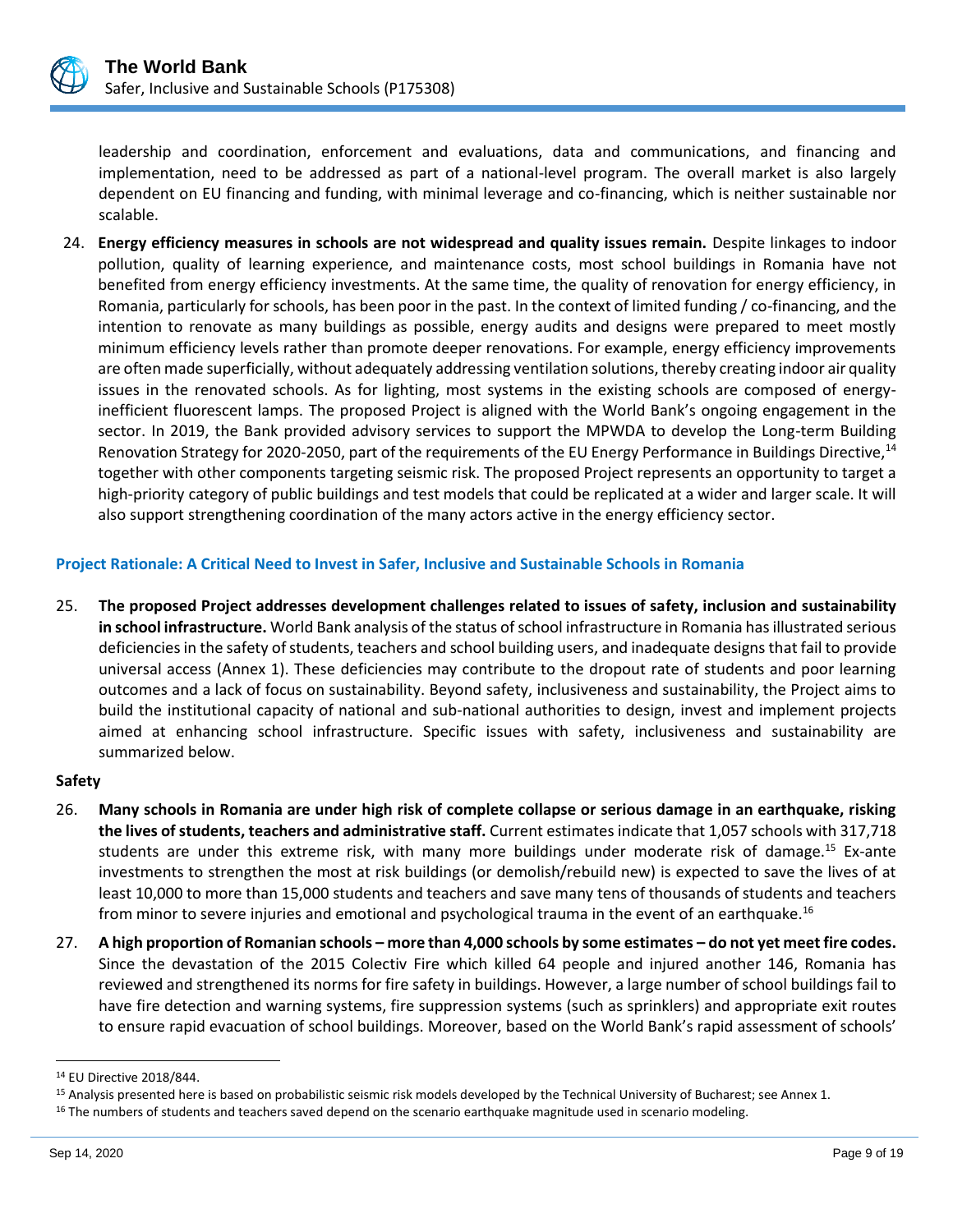

quality, 25 percent of schools rely on archaic heating systems – such as fireplaces – that increase the risk of fire initiation.

- 28. **Despite an urgent need, schools cannot be designated as evacuation and emergency centers.** In many countries, schools are recognized and advertised widely as evacuation centers that the community can and should use in times of disaster. However, in Romania, few schools have been designated by the Inspectorate for Emergency Situations (IGSU) as emergency shelters and evacuation centers for two reasons. First, it is not clear that the buildings can withstand earthquake damage, and there are few school buildings in Romania that have technical surveys attesting to their seismic resilience. Second, school buildings may not have the design features suitable for shelter, such as water, communications and emergency supplies, adequate and flexible spaces, sanitary facilities, and so forth.
- 29. **Romanian classrooms have poor air quality which negatively impacts the learning environment**. In buildings from the early 1960s or 1970s (or earlier), the ventilation system is equivalent to "natural ventilation by windows opening" done by teachers or staff. This situation results in poor indoor environment in the classrooms, meaning both thermal discomfort and weak indoor air quality, with measured  $CO<sub>2</sub>$  levels often above 2,000 ppm. CO<sub>2</sub> levels this high are expected to cause headaches, sleepiness, poor concentration, increased heart rate and nausea. These levels are detrimental for all students in a learning environment but particularly for smaller children. Global studies are increasingly linking air pollution to lower standardized test scores, $^{17}$  negative behaviors and higher absenteeism rates. Overheated classrooms are also a concern, with recent evidence showing that heat and extreme heat in the classrooms is linked to lower standardized test scores. In the long-term, poor indoor quality leads to a worsening of academic performance. Children in overcrowded schools face higher grade repetition, age-grade distortion and dropout rates. In kindergartens, the situation has become even worse, because the lack of appropriate ventilation has led to an increase in the transmission of children's respiratory illnesses, with social and financial implications.
- 30. **There are critical infrastructure gaps related to school water access, sanitation, and waste management.** Based on the World Bank's rapid assessment of schools' quality (see Annex 1), 33 percent of schools do not have the sanitary authorization, and 22 percent of schools lack appropriate water sources, meaning almost one in six schools are not connected to an authorized source for water and sanitation. Some 30-35 percent of schools do not have indoor bathrooms, and almost 10 percent of primary and secondary schools do not have access to adequate sewerage, almost exclusively in rural areas. Moreover, one-quarter of schools reported lacking organized garbage collection service. Rural schools score 2-3 times worse vis-à-vis urban schools in terms of adequate sewage disposal, and access to indoor toilets, contributing to the inequality of quality of public service.
- 31. **COVID-19 pandemic has highlighted that overcrowded schools and schools with inadequate hygiene, sanitary facilities, and sewage disposal also pose potential public health risks.** Safe use of school buildings in the COVID-19 pandemic requires space for social distancing and advanced hygiene and sanitary facilities and schools in Romania face considerable challenges on both fronts. Beyond the sanitary challenged outlines above, schools in cities face issues overcrowding and many schools operate double and triple shifts in normal times, which makes the requirements for 1.5m of school distancing within classrooms impossible to reach.

## **Inclusion**

32. **The traditional design of Romanian schools is not conducive to creating an equal and inclusive learning space.**  Various groups are affected, including students with disabilities and special needs, Roma students, children from rural areas, migrant or low-income households, boys and girls, and different age groups. Most Romanian schools lack appropriate facilities for students with disabilities. Universal access is rare, with 70 percent of schools do not have ramp access, and 85 percent do not have bathrooms for the disabled. During Project preparation additional

<sup>&</sup>lt;sup>17</sup> A study featured in the EPA Guide on Air Quality and Academic Performance notes that students in classrooms with higher air ventilation scored 15% higher than students with lower air ventilation rates. Weblink.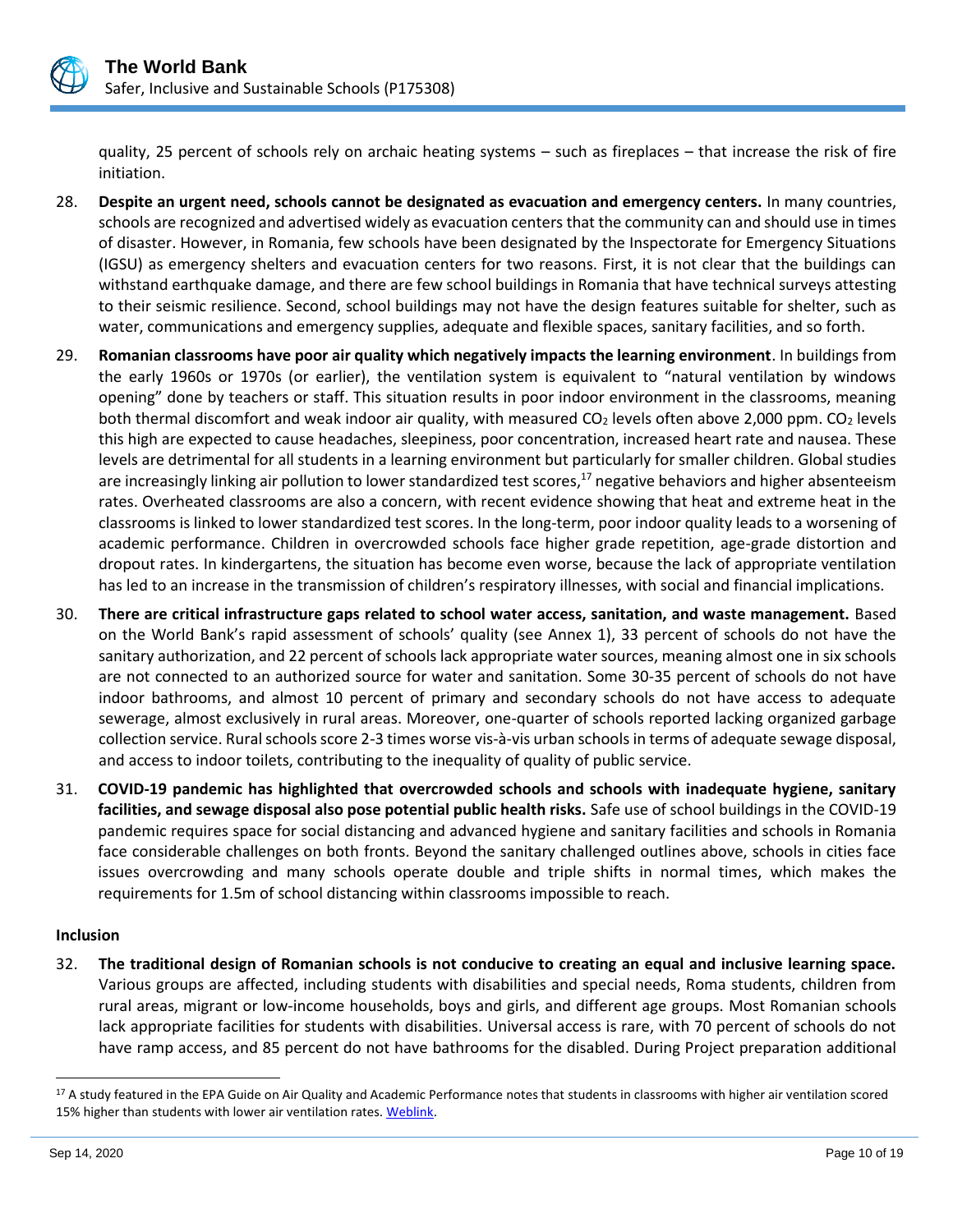

information will be collected on challenges faced by vision and hearing-impaired students as well as students with attention deficit hyperactivity disorder (ADHD), autism, etc.

- 33. **Roma students face challenges in accessing and completing education in Romania, and these challenges are exacerbated in the COVID-19 pandemic**. Recent surveys by the World Bank<sup>18</sup> have highlighted that Roma students face disproportionate challenges with hunger and food insecurity, especially with the discontinuation of hot meals provided through education and after school services during the pandemic. The pandemic appears to have unequally negative effects on Roma's access to schooling, with concerns raised about the gap in school completion increasing. Unequal access to internet and technological equipment and overcrowding at home was cited as main reasons for this, with fears that this could compound existing socio-economic incentives to leave school early. During stakeholder consultations, Roma experts, councilors, and NGOs across all locations raised fears of eventual higher school dropout amongst Roma families due to the pandemic.
- 34. **There is also a lack of flexible spaces suitable for students of different ages, and needs, and lack of IT equipment.** Research has shown increased educational outcomes when younger students have access to different learning zones and create smaller and flexible spaces, while older students can use larger flexible workspaces. One study highlights the use of flexible spaces increased student progress in reading, writing, and math by 21 percent, 23 percent, and 49 percent, respectively.<sup>19</sup> Boys are increasingly falling behind in school in Romania with increased rates of absenteeism, early drop-out, and poor educational achievements. In part, this challenge results from educational spaces designed for long periods of sitting at desks, without flexible spaces to break out, and limited opportunities to harness digital technology. COVID-19 pandemic has also highlighted the gaps related to digital access due to limited equipment available to schools and students. Children from lower income households do not have access to digital devices or internet at home, putting them at a further disadvantage as schooling moves online in times of health crisis, and/or causing them to drop out.

## **Sustainability**

- 35. **The quality of renovation for energy efficiency in schools has been poor in the past.** In the context of limited funding / co-financing, and the priority to renovate as many buildings as possible, energy audits and designs were prepared to meet minimum efficiency levels rather than promote deeper renovations. To reduce the energy consumption and carbon emissions of heating systems, a first step is to consider a renovation to the building envelope to improve building isolation. Such an approach can be combined with seismic rehabilitation/retrofitting and installing more efficient and lower capacity heating or cooling systems. Where possible and cost-efficient, the next stage is to install renewable heating systems (e.g., geothermal/ground source heat pumps, solar hot water, solar photovoltaic, biomass boilers, or combined heat and power units as appropriate). This approach optimizes the amount of energy required to deliver heating or cooling while supplying the remaining heating/cooling needs using renewable sources to the extent possible. More comprehensive energy audits will be conducted during Project preparation to assess potential savings, including from renewable energy like solar thermal and photovoltaic energy.
- 36. **Energy efficiency investments could result in savings for the schools' operations and maintenance costs.** The budget for capital improvements in schools, maintenance and operating costs is provided by the respective municipalities. Depending on the income and capacity of the municipality, many schools do not receive a regular maintenance budget. Energy efficiency investments could result in savings for the school (lighting and heating, for instance) and reduce ongoing operating costs. The Project will assess innovative operation and maintenance

<sup>18</sup> World Bank. 2020. *Pulse Survey on the impacts of COVID on vulnerable groups in Romania. Series of Rapid Assessments*.

<sup>19</sup> Peter Barrett, Fay Davies, Yufan Zhang, Lucinda Barrett. 2016. 'The Holistic Impact of Classroom Spaces on Learning in Specific Subjects.' Environment and Behavior, 49:4, page(s): 425-451.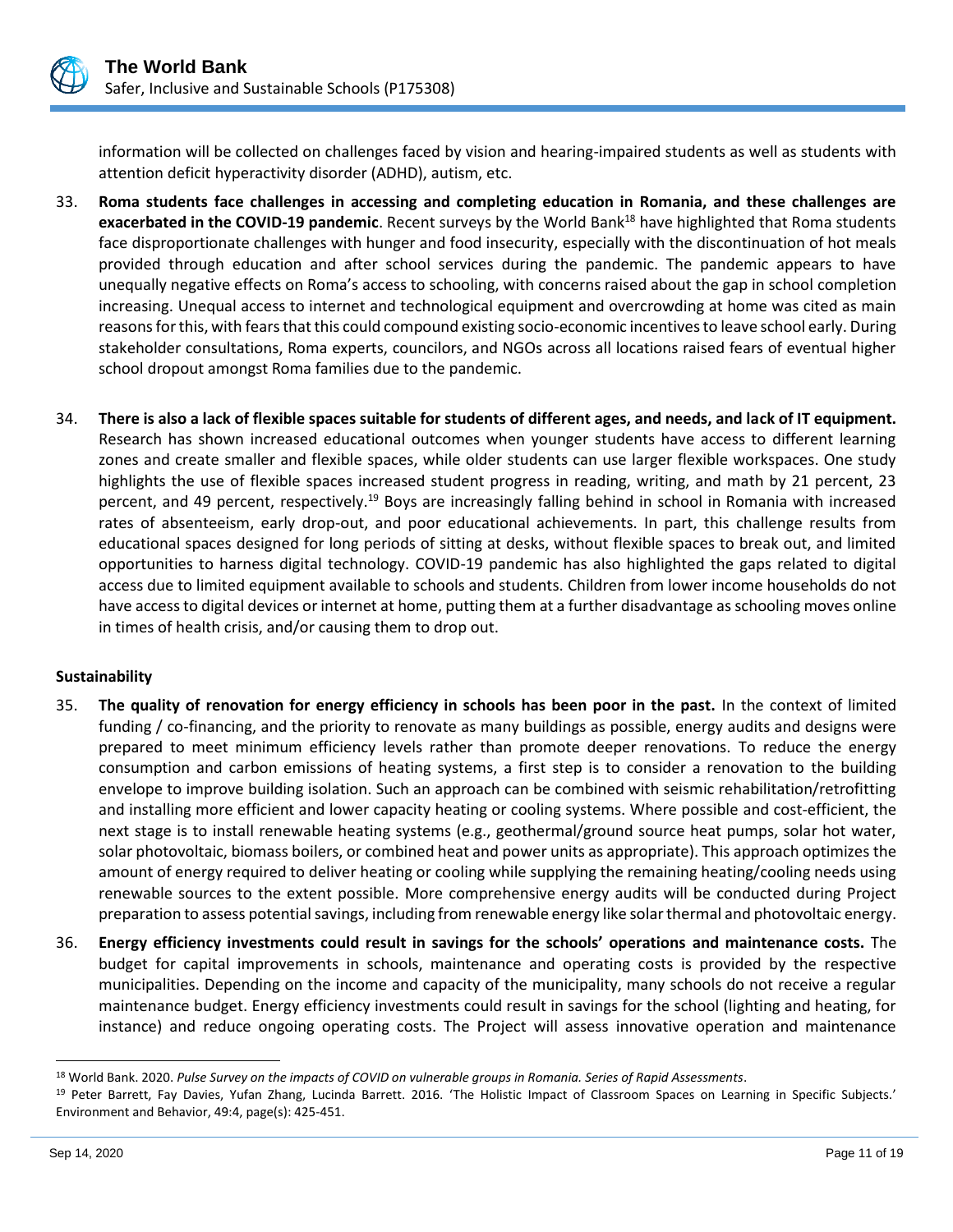schemes to ensure the long-term sustainability of the investment, such as revolving funds that allow for energy savings to cover costs or be reinvested in additional investments. Consideration of innovative and sustainable financing mechanisms for operation and maintenance of the renovated schools is also critical given that the municipalities bear these costs with constrained budgets.

37. **The Project will also explore opportunities for schools to adopt broader sustainability measures mitigating climate risks and promoting sustainable approaches.** The Project will provide an opportunity to explore how initiatives aimed to improve the management of climate risks at the school level, such as the use of reflective roofs, green or water-based initiatives, or sustainability-oriented activities, such as rainwater harvesting and zero-waste can be integrated into infrastructure design, school operation, and staff/student learning opportunities.

Relationship to CPF

- 38. **The proposed Project is fully aligned with the objectives of the Romania Country Partnership Framework (CPF) for the period FY19–FY23,<sup>20</sup> which seeks to reduce poverty in Romania and foster sustainable income growth for the bottom 40 percent of the population.** The Project will contribute to the overarching goal of the CPF of improving public service delivery by building the national and local institutional capacity to invest in safer, inclusive and sustainable school infrastructure. The CPF focuses on building better public institutions through three Focus Areas, and the Project will contribute to two of them: the third Focus Area, "Build Resilience to Shocks," through its focus on public buildings by making them disaster resilient, climate resilient, and energy-efficient; and the first Focus Areas "Ensure Equal Opportunities for All" by improving the quality of school infrastructure, promoting human capital development, and equitable and universal access to high-quality public infrastructure.
- 39. **The Romania CPF also highlighted education as a fundamental enabling condition for better human capital and inclusive growth in Romania, as the country has an ambitious 'Agenda for Sustainable Development by 2030' and places education at the center to attain universal achievement of the Sustainable Development Goals (SDGs)**. The government realizes that to sustain growth and join Europe's living standards, Romania needs to revamp the growth drivers, with more and better labor, better capital investment, and more efficient allocation of resources. The CPF commits to supporting the government's program focusing on economic growth and poverty reduction and addressing inequities through increased access to quality education.
- 40. **The Project fully meets the selectivity filters introduced in the CPF for the WBG operations to address the main country constrains identified in the Systematic Country Diagnostic (SCD<sup>21</sup>) in the following ways:**

| <b>CPF filters</b>                    | <b>Project contribution</b>                                               |  |
|---------------------------------------|---------------------------------------------------------------------------|--|
| Developing innovative solutions that  | Promoting investments that will benefit the poor and vulnerable,          |  |
| benefit the most poor and             | including Roma, who would be most affected during disasters. The          |  |
| vulnerable, including Roma            | Project will also consider options to increase the participation and      |  |
|                                       | retention of the poorest and most vulnerable in education through         |  |
|                                       | modern infrastructure designs that consider specific needs. Inclusive     |  |
|                                       | access to education for the disabled is also a priority.                  |  |
| Maximizing finance for development,   | Ensuring that comprehensive and integrated investments in school          |  |
| including catalyzing private sector   | infrastructure are eligible expenses under Romania's programs for EU      |  |
| investment or leveraging additional   | funds, increasing absorption capacity of EU funds, and laying foundations |  |
| resources (e.g., better absorption of | for successful implementation of further investments in school            |  |

#### *Table 1. CPF Selectivity Filters*

<sup>20</sup> IBRD, IFC and MIGA (2018) Country Partnership Framework for Romania For the Period FY19-FY23.

<sup>&</sup>lt;sup>21</sup> Systematic Country Diagnosis (2018[\) https://www.worldbank.org/en/country/romania/publication/romania-systematic-country-diagnostic](https://www.worldbank.org/en/country/romania/publication/romania-systematic-country-diagnostic)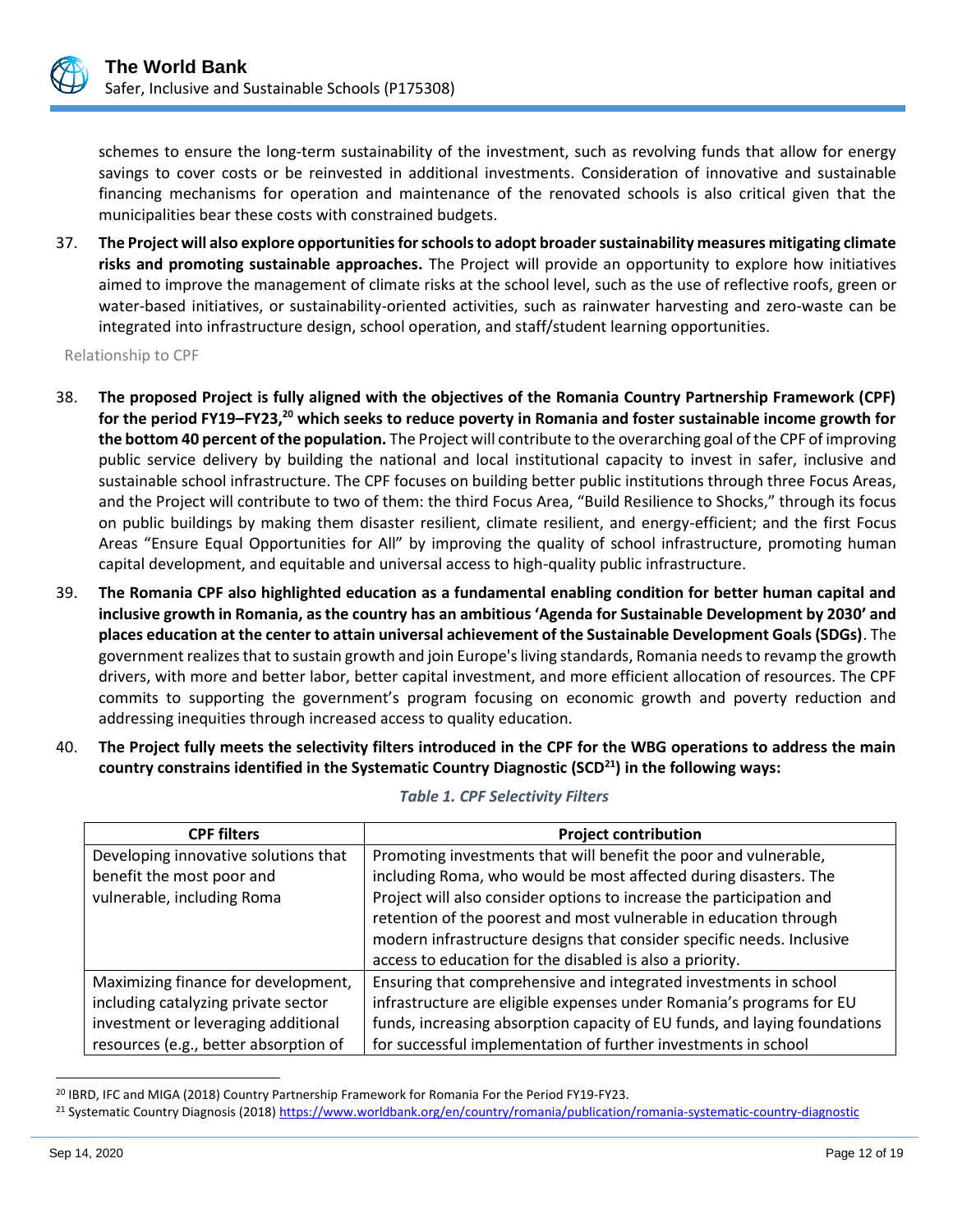

| EU funds); and/or                   | infrastructure.                                                            |
|-------------------------------------|----------------------------------------------------------------------------|
| Contributing to regional and global | Reducing disaster and climate impact on school infrastructure saves lives, |
| public goods                        | enables emergency shelter and reduces disruption to education services     |
|                                     | in the aftermath of disaster. This Project will also showcase energy       |
|                                     | efficiency, renewable energy and sustainable solutions.                    |

#### **WBG COVID-19 Crisis Response Approach Paper**

- 41. **The proposed Safer, Inclusive and Sustainable Schools Project addresses a range of core principles of "scaling up selectively for impact" articulated in the WBG COVID-19 Crisis Response Approach Paper.** These principles include: (i) fighting poverty and promoting shared prosperity, (ii) sustainability, (iii) inclusion, and (iv) continued commitment to building human capital and preserving global public goods. The proposed Project is complimentary in supporting the educational system to cope with COVID-19 challenges provided through the Romania Secondary Education (ROSE) Project and substantively contributes to Pillar 2 "protecting the poor and vulnerable" and Pillar 4 "strengthened policies, institutions and investments for rebuilding better […] by resilient, inclusive and sustainable recovery":
	- a) *Fighting poverty and promoting shared prosperity*. Disasters can undermine hard-earned development gains, potentially trapping vulnerable groups in poverty and preventing economic growth. Building disaster and climate resilience thus directly contributes to sustained development and allows the poorest—those most affected by disasters—to escape cycles of poverty as demonstrated by World Bank research.<sup>22</sup> Furthermore, research focused on Romania<sup>23</sup> further highlights how lower income families have reduced socio-economic resilience, are hit hardest by disasters, and face greater barriers to cope and recover with lasting impacts of disasters on health and education. DRM interventions can significantly reduce these potential impacts and protect existing development gains.
	- b) *Promoting greater inclusion and equality*. This Project focuses on inclusion by promoting universal access for students, teachers and community members with disability, and encouraging school attendance, reduced drop out and re-engagement in education for poor and marginalized groups through digital access, family and lactation friendly facilities for young mothers and cafeterias that can provide hot meals. Measures will be also explored during preparation that would foster increased engagement of boys in schools.
	- c) *Investing in sustainability and climate change adaption and mitigation*. This Project supports sustainability approaches, as well as mitigation and adaptation for climate change. By focusing on energy efficiency in public buildings and showcasing the use of renewable energy, the Project can demonstrate progress towards Romanian and EU climate change objectives. Moreover, the Project supports adaptation through consideration of disaster and climate risks in school design as well as enabling the use of schools as emergency shelters in disasters. Sustainability will also be supported through rainwater harvesting and zero waste promotion in schools, and consideration of buildings design that can help manage extreme heat impacts, for example green or white building roofs, use of greenery, or water elements.
	- d) *Building human capital*. Learning losses in Romania imply that the percentage of students performing below functional literacy may increase by up to 10 percentage points, i.e., from 41 to 51 percent, based on World Bank estimated. Studies show that the poor will suffer learning losses of up to a half year<sup>24</sup> while another one-

<sup>22</sup> Hallegatte, Stephane; Vogt-Schilb, Adrien; Bangalore, Mook; Rozenberg, Julie. 2017. *Unbreakable: Building the Resilience of the Poor in the Face of Natural Disasters. Climate Change and Development*. Washington, DC: World Bank.

<sup>23</sup> World Bank. Forthcoming. *Overlooked*.

<sup>24</sup> Atteberry, A., & McEachin, A. 2016. *School's out: Summer learning loss across grade levels and school contexts in the US today*.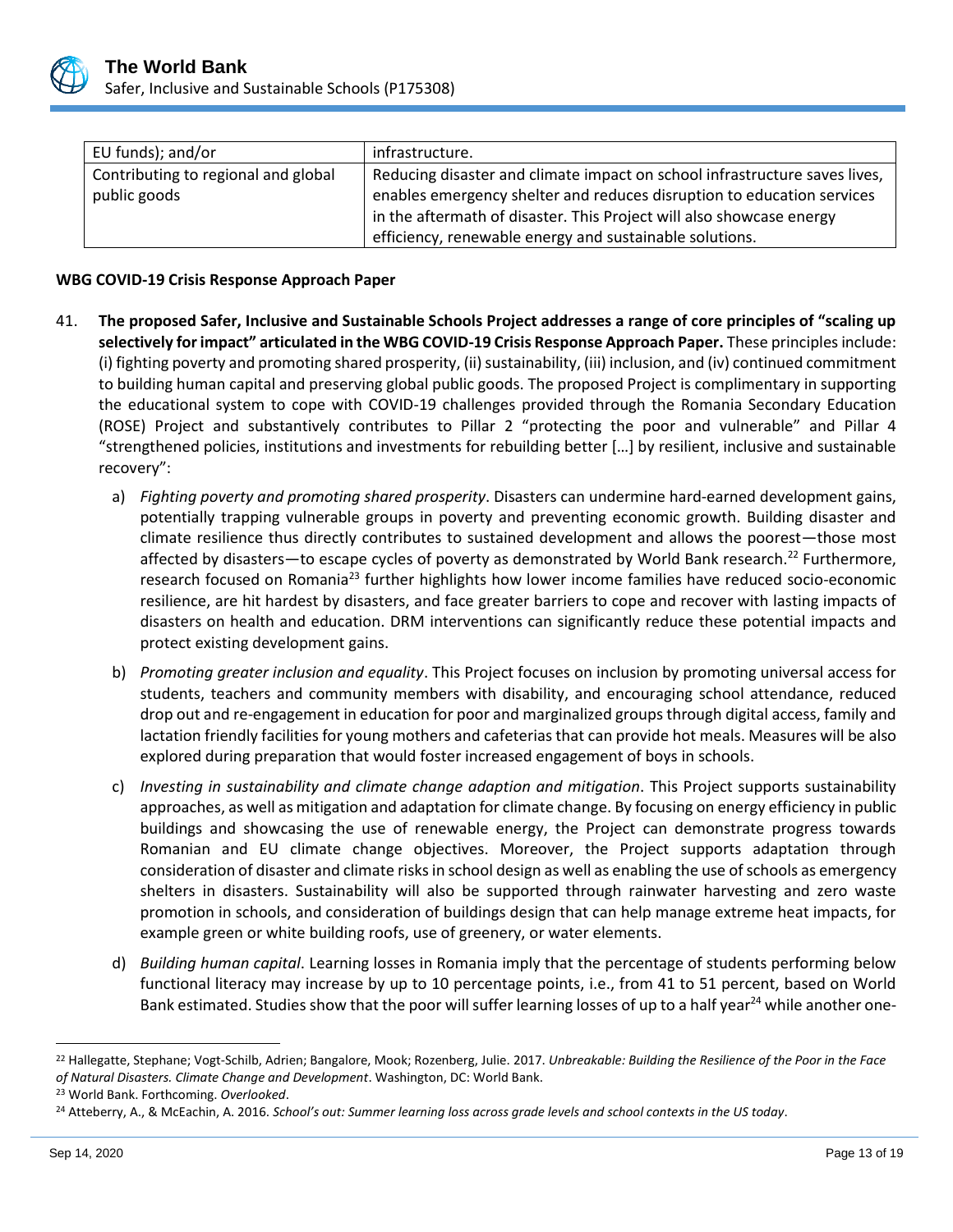third of the school-year learning is lost over the summer break.<sup>25</sup> This primarily affects students from lowerincome backgrounds who have been facing limited or lack of access to electronic devices and poor connectivity to remote teaching. The COVID-19 pandemic is resulting in substantial learning losses and is pushing many more students into functional illiteracy.

- e) *Protecting the poor and vulnerable* through additional support to social distancing and hygiene and increased digital access in schools. Under short and long-term measures – from acquisition of temporary trailers for learning and sanitation – to better designed schools and enhanced access to digital services, this Project will support measures critical for learning in COVID-19 times. The Project will also consider infrastructure and furnishing design options to encourage pregnant girls and young mothers back to school so that they can complete their education.
- f) *Increasing employment and economic activity*. This Project is expected to generate activity in the construction and engineering sectors in Romania which can drive increased employment in a range of low- to high-skilled jobs.

## **C. Proposed Development Objective(s)**

42. The Project Development Objective is to facilitate access to safer, disaster resilient, inclusive and sustainable schools for Romanian students and teachers of the project participating schools.

Key Results (From PCN)

- 43. Achievement of the PDO will be monitored through the following proposed key outcome indicators:
	- a) Number of direct Project beneficiaries with access to safer and disaster resilient schools that minimum standards for water, sanitation, universal access, heating, ventilation, and energy efficiency;
	- b) Percent change in the student retention and presenteeism rates at schools intervened under the Project, disaggregated by gender and other relevant demographic information; and
	- c) Level of community satisfaction with the modernization of schools under the Project.

## **D. Concept Description**

- 44. **This Project of €100 million will substantively intervene in ~70<sup>26</sup> of the highest risk schools**. This includes development of technical documentation, execution of civil works and outfitting the schools with modern furnishing, digital requirements, renewable energy and energy efficient systems and bringing the schools up to appropriate safety, sanitary and hygiene standards. These schools will provide a demonstration of the process to intervene in high-risk schools and options for the seismic strengthening (retrofit/refurbishment versus demolish/ rebuild) that can guide further investments in the educational sector and other public infrastructure in Romania.
- 45. **Project financing will cover necessary analytical studies, design, civil works and furnishings for the participating schools to ensure their**:
	- a) *Safety and resilience*: Earthquake resistance, reduction in extreme heat and cold impacts (which are expected to increase with climate change) on learning through adequate heating and cooling systems, appropriate air ventilation, adherence with fire safety norms (including monitoring and warning, fire suppression systems and

<sup>25</sup> Borman G. D., Benson J., Overman L. T. 2005. *Families, schools, and summer learning*.

<sup>&</sup>lt;sup>26</sup> The Project is fully scalable with additional financing meaning that more schools could be added under the demonstration element of this Project. For example, €150 million investment project could cover ~120 schools, whereas €100 million would cover ~70 schools.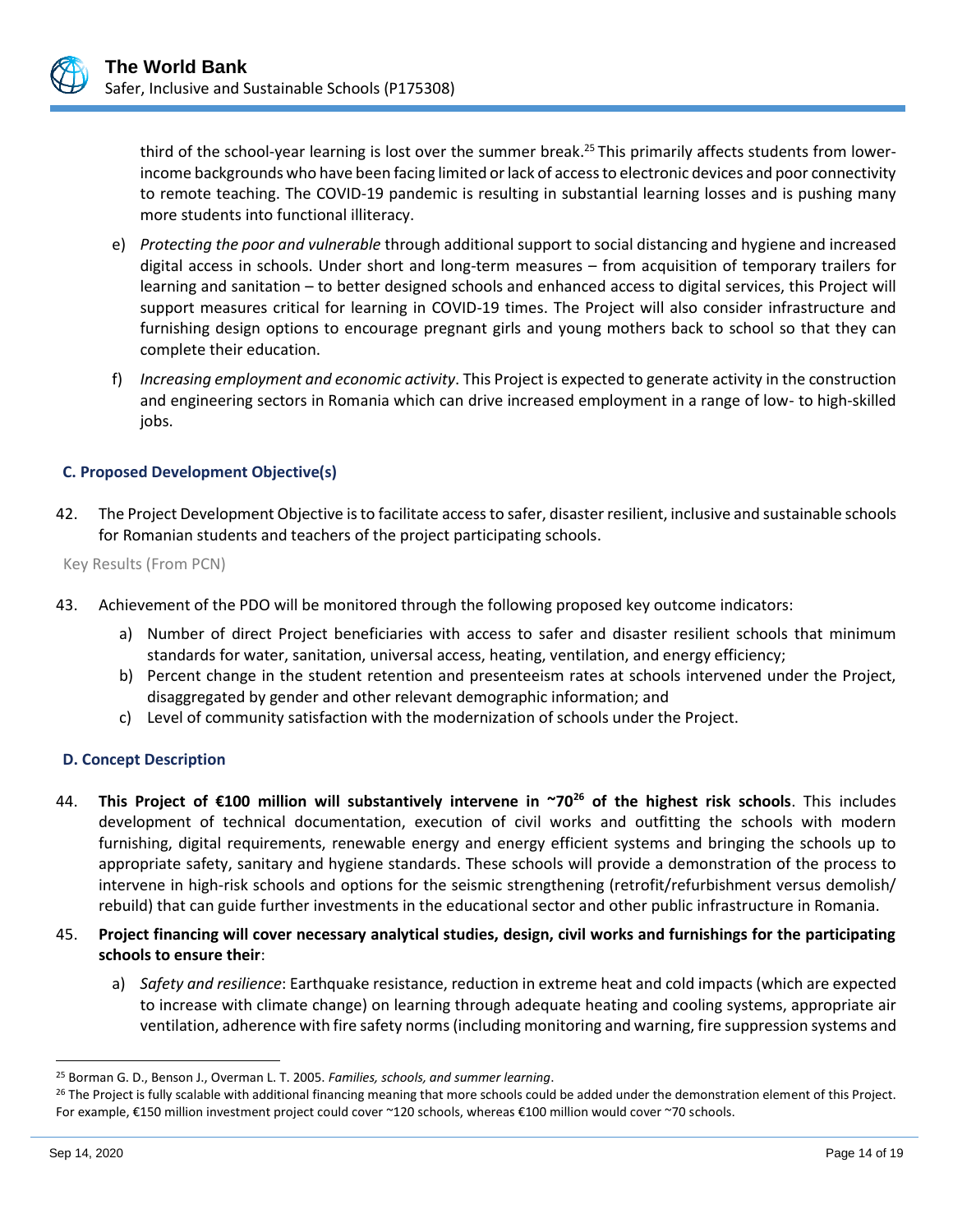

adequate building egress), storm resistance, and ensuring that schools and predominant school routes are not under risk from flood and landslide – all considering current and future climates. Safety measures will also consider the enhanced ability for physical distancing, appropriate handwashing and sanitation facilities and appropriate indoor bathrooms which is urgently needed to ensure safety in the COVID-19 pandemic and future public health emergencies. The sanitation facilities will be provided in the short-term through temporary container facilities and in the long-term through renovated and/or reconstructed schools. Safer and resilient schools can be designated as evacuation and emergency shelters in emergencies.

- b) *Inclusiveness*: Designs will include access for students with disabilities, such as ramps and disability friendly bathrooms, access to appropriate bathrooms for both genders, consideration of facilities for teachers, administrative staff and students returning to work after maternity leave, and other aspects. The design will support increased participation of poor and marginalized students through provision of hot meals through cafeterias, access to childcare and lactation rooms to boost female Roma student enrolment/re-enrolment. Moreover, design elements (such as breakout spaces, access to digital learning, etc.) will aim to reduce absenteeism and drop-out of key student demographics, such as boys. Safer space design will also include features that promote a positive school climate that fosters learning.
- c) *Sustainability*: Buildings will be improved for increased energy efficiency (lighting, insulation etc.), modernized in terms of heating and cooling, and where feasible include renewable energy options (i.e. solar rooftops), rainwater harvesting, use of reflective/green roofs or greenery/water elements, and zero waste facilities will be introduced. The Project will consider the sustainability of school networks from a student population perspective, aiming to prioritize interventions in schools where student populations are increasing and/or where double or triple shift schooling is underway. Sustainability also considers ensuring access to municipal funds for operation and maintenance of new or newly renovated schools.
- 46. *Project locations.* **It is envisaged that the ~70 Project participating schools will focus on two to three areas of high seismic risk.** The Bucharest-Ilfov region is under very high seismic risk, and yet the EU funding for school infrastructure improvements is expected to be limited due to the region's higher development level. Therefore, Bucharest-Ilfov will be a priority area. One to two regions outside Bucharest will be selected during preparation, and prioritized based on seismic risk, rural disadvantage challenges, and low socio-economic development.
- 47. **Project investments in ~70 schools will be complemented by a technical assistance component to build the foundation for a long-term intervention in other ~800-900 high-risk schools through access to government and EU funds.** A longer-term investment program with necessary capacity to reach scale in safer, inclusive and sustainable schools is urgently needed. Such program could target significant financing opportunities through different government and EU funding mechanisms. For example, it is expected that through the next phase of the Regional Operational Programs (2021-2027) and the Recovery and Resilience Facility (2021-2026), there will be dedicated EU funds available for energy efficiency in public buildings, investment in infrastructure in kindergartens, lower secondary schools, vocational education campuses, national colleges (high schools), universities and digitization of education systems.
- 48. **The Project will serve as a national demonstration and institutional learning process.** The ~70 schools supported by the Project will showcase an integrated approach for school infrastructure for a variety of different school types – such as historical school buildings, schools in urban and rural settings, schools to be designated as emergency shelters, school buildings that can be retrofitted versus those to be demolished and rebuilt, opportunities to harness renewable energy and so forth. Project preparation and implementation will also serve as a learning process for the engaged authorities and local government, highlighting opportunities for standard terms of references to streamline procurement, permitting, capacity etc. that need to be overcome for long-term investment in school infrastructure.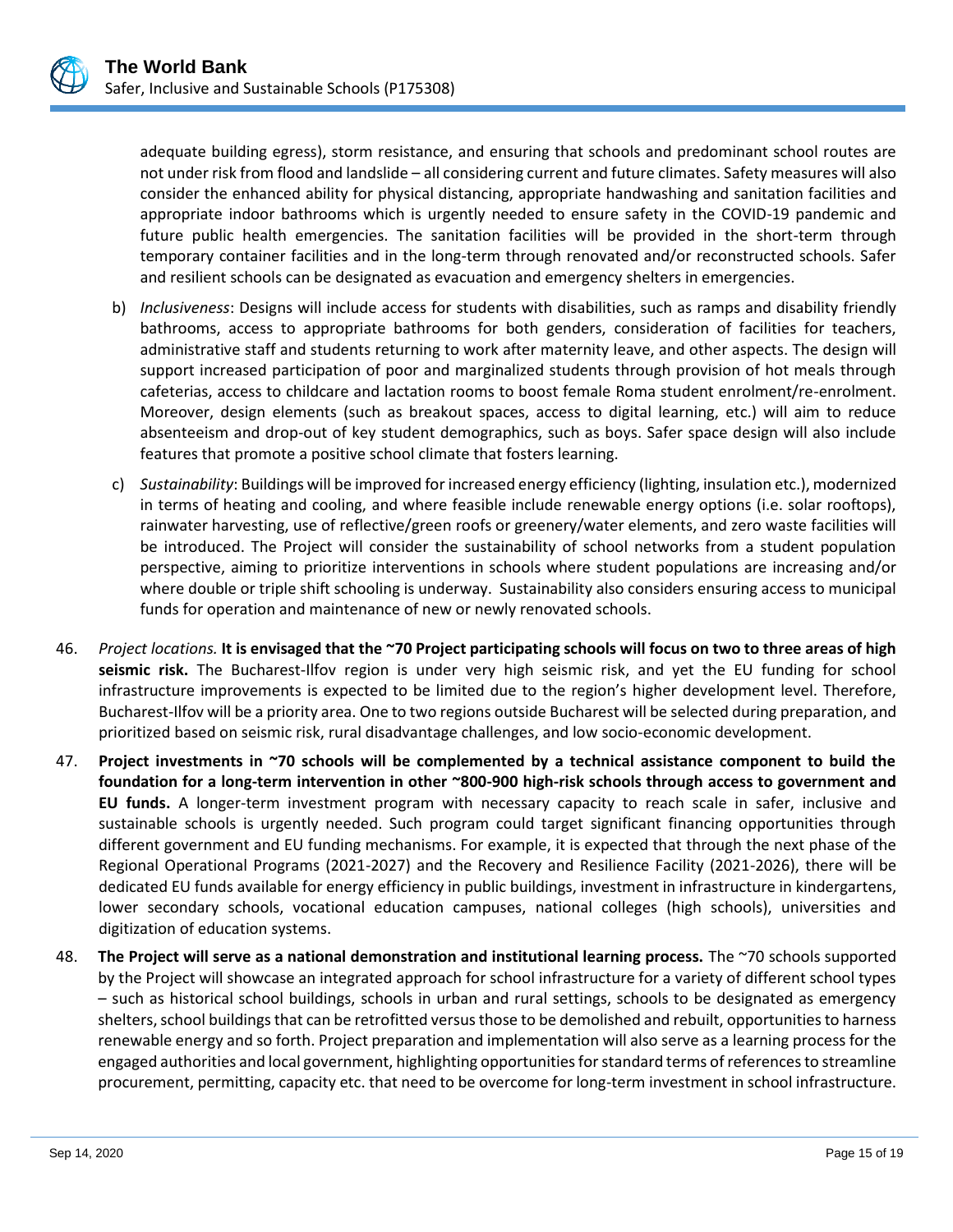

These would include many transferrable lessons for the authorities related to also other types of public infrastructure facing similar set of challenges.

49. **The proposed Project complements the World Bank engagement in Romania and builds on the lessons learned from the past and ongoing projects**. Key lessons learnt integrated into the design include: (i) project ownership and committed champions for action at senior and technical levels, (ii) immediate "no-regret" actions initiated in one sector while parallel advocacy, planning, and design take place in other high risk sectors, (iii) maximum clarity around roles and responsibilities for seismic strengthening of assets, (iv) maximum impact through a single intervention bringing multiple benefits, such as seismic safety, climate change adaptation and energy efficiency, improved amenity and functionality, (v) continuous communication across government and Project beneficiaries, and (vi) framework approach with the exact costing and final number of school buildings for retrofitting and reconstruction to be determined during Project implementation.

#### **Detailed Description of Components**

50. The proposed Project will consist of the following components and activities:

#### **Component 1: Demonstrating Integrated Investment in School Infrastructure**

- 51. This component will finance preparatory studies, civil works and supervision in the ~70 highest risk schools in two or three country's areas with the highest seismic risk, as well as outreach to communities and arrangements for students temporarily displaced during construction.
- 52. *Proposed activities:* The Component will finance the structural retrofitting or demolish/rebuild, functional upgrading, and energy efficiency investments, including:
	- a) Preparation, review, and analysis of the technical surveys, energy efficiency audits, feasibility studies, and technical designs;
	- b) Civil works for retrofitting/rehabilitation or demolish/reconstruction of priority schools, including improvement of their functionalities according to the relevant standards in place (e.g. earthquake resistance, fire safety, disaster and climate change resilience), improving energy efficiency, consideration of renewal energy resources (e.g., solar), ensuring universal access, modern spaces that are aligned with student capacity requirements, modern electrical, water, and telecommunications. Improvements in sanitary and hygiene facilities, including the cleanup and land rehabilitation of legacy outside toilets, will reduce disease transmission. For schools intended to be designated as emergency shelters, additional works may be required;
	- c) Supervision of construction works;
	- d) Financing of temporary facilities (trailers) to accommodate students and/or to provide sanitary facilities. These temporary facilities can be used in the short-term to provide extra space to accommodate social distancing during the current COVID-19 pandemic and then during the civil works process to accommodate temporarily displaced students. Where needed, the Project will also finance the transportation of temporarily displaced students to nearby schools via bus services; and
	- e) Outreach to municipalities, school authorities, teachers, students and communities of the intervened schools.
- 53. *Retrofitting versus demolish/rebuild of school infrastructure.* In the past, most school and other building strengthening projects have focused on retrofitting; however, in many cases it makes greater economic sense to demolish and rebuild school infrastructure. This is especially relevant for buildings more than 50 years old that will require significant intervention to reach safer, inclusive and sustainability objectives and where the student population has significantly grown, and double or triple shift schooling is currently required. Investing in new buildings also offers an opportunity for the schools of the future to be constructed through modern designs that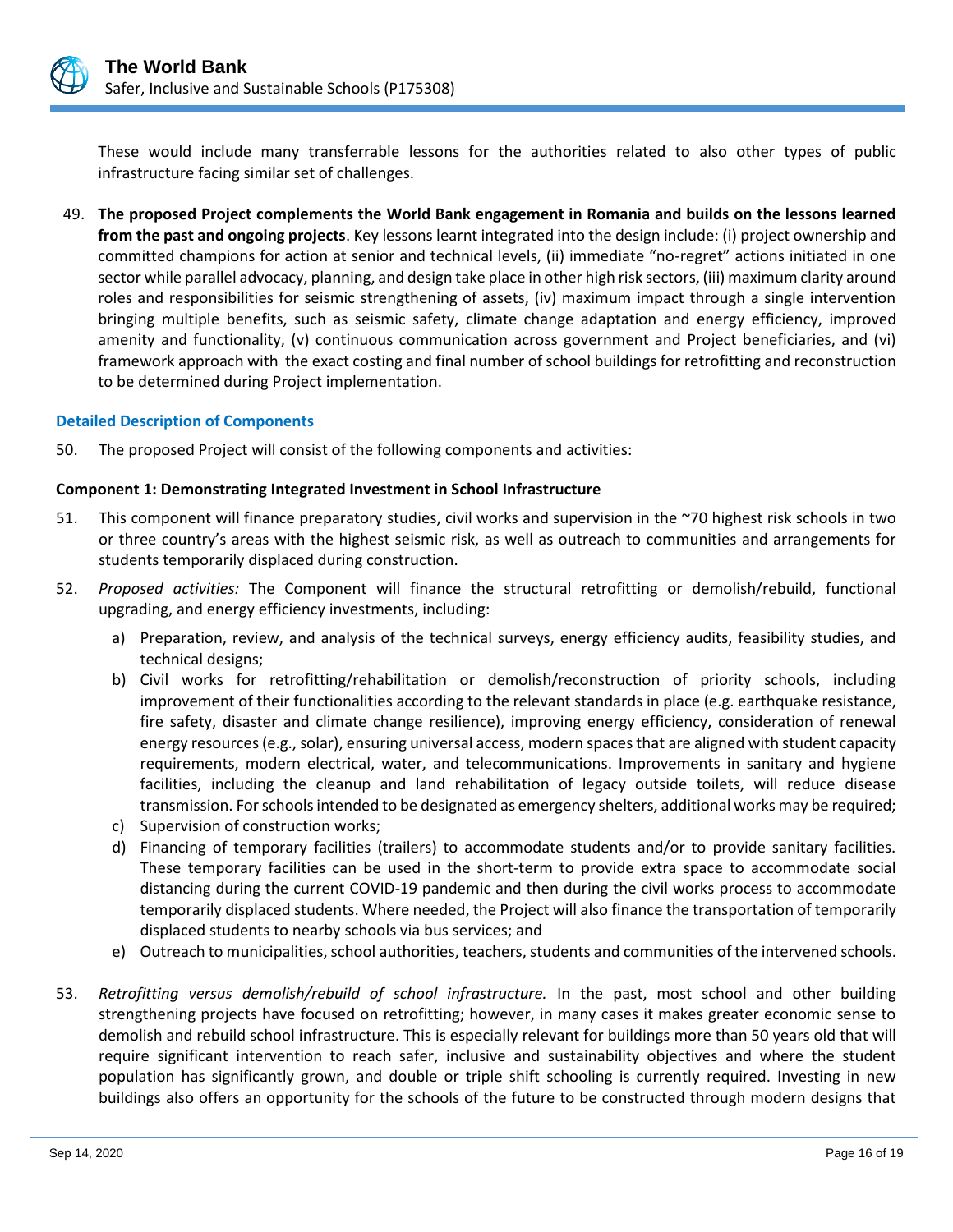

fully integrate safety, inclusiveness and sustainability. Buildings with historical heritage status and/or buildings located in historical areas are exceptional cases and may focus on retrofitting despite the higher costs associated. These historical buildings should be treated as a specific batch of buildings, given the different permitting processes, expertise for technical design and civil works and the need for strong engagement with the Ministry of Culture and other relevant authorities.

54. *Prioritization process*: This Project follows a framework approach with the exact costing and final number of school buildings for retrofitting and reconstruction to be determined during Project implementation. An initial list of investments was identified during Project preparation, in consultation with MoER and MPWDA, based on the level of seismic risk which considers the building age, engineering structural system and number of students. The initial prioritization will be updated during preparation based on an updated dataset from the Romanian Education Management Information System - *Sistemul Informatic Integrat al Învăţământului din România* (SIIIR) database from MoER, and organized at national, regional and local levels.

#### **Component 2: Investing in Clever Classrooms**

- 55. This component will support the development of modern classrooms for the ~70 schools retrofitted and rehabilitated or demolished and rebuilt under Component 1. This will include financing for:
	- a) *Digital classrooms*, through procurement of smart boards, laptops, enhanced internet connectivity etc. Air quality and temperature meters will improve learning environments.
	- b) *Quality and safer classrooms*, though improved air quality, illumination, noise reduction; new ceilings with acoustic tiles; blinds; and with all furnishings designed for earthquake resistance and considering measures for improved hygiene standards.
	- c) *Flexible and modern spaces:* Provision of flexible, age-appropriate desks/ chairs and special furniture and materials for multiple learning zones, that could also be used to convert/arrange the space to ensure necessary social distancing, if needed, plus enhanced storage and display options; decorations for moderate stimulation.
	- d) *Teachers of the future:* Provision of training for teachers in the ~70 schools on how to harness the opportunities and flexibilities enabled by safe, digital, quality and flexible learning spaces.

#### **Component 3: Technical Assistance and Investment in Foundations to Reach Scale in School Infrastructure**

- 56. This component will provide technical assistance focused on streamlining processes, building capacity, and developing the necessary investment architecture for a long-term program aimed at schools across Romania.
- 57. *Proposed activities* include:
	- a) *Designs for schools of the future:* This activity will finance the development of standard school modern and future designs (disaster and climate resilient, inclusive and sustainable) for the construction of new schools (including those to be demolished under Component 1). These designs will consider different student population sizes, rural/urban environments and education level, as well as requirements for the rapid transformation of schools into evacuation and shelters in the event of emergencies. The designs will be based on exemplary /models- example of learning environments, with best practices from across the world explored (such as modular/interior walls). As needed, this activity will also support necessary upgrades to norms that would enable these schools of the future to quickly move from design to construction.
	- b) *Investment planning and foundations for investments*: This will include collection of necessary data for further prioritization and investment planning of schools for safety, inclusiveness and sustainability and highlighting which school buildings fail to meet modern standards. This information can be used to further prioritize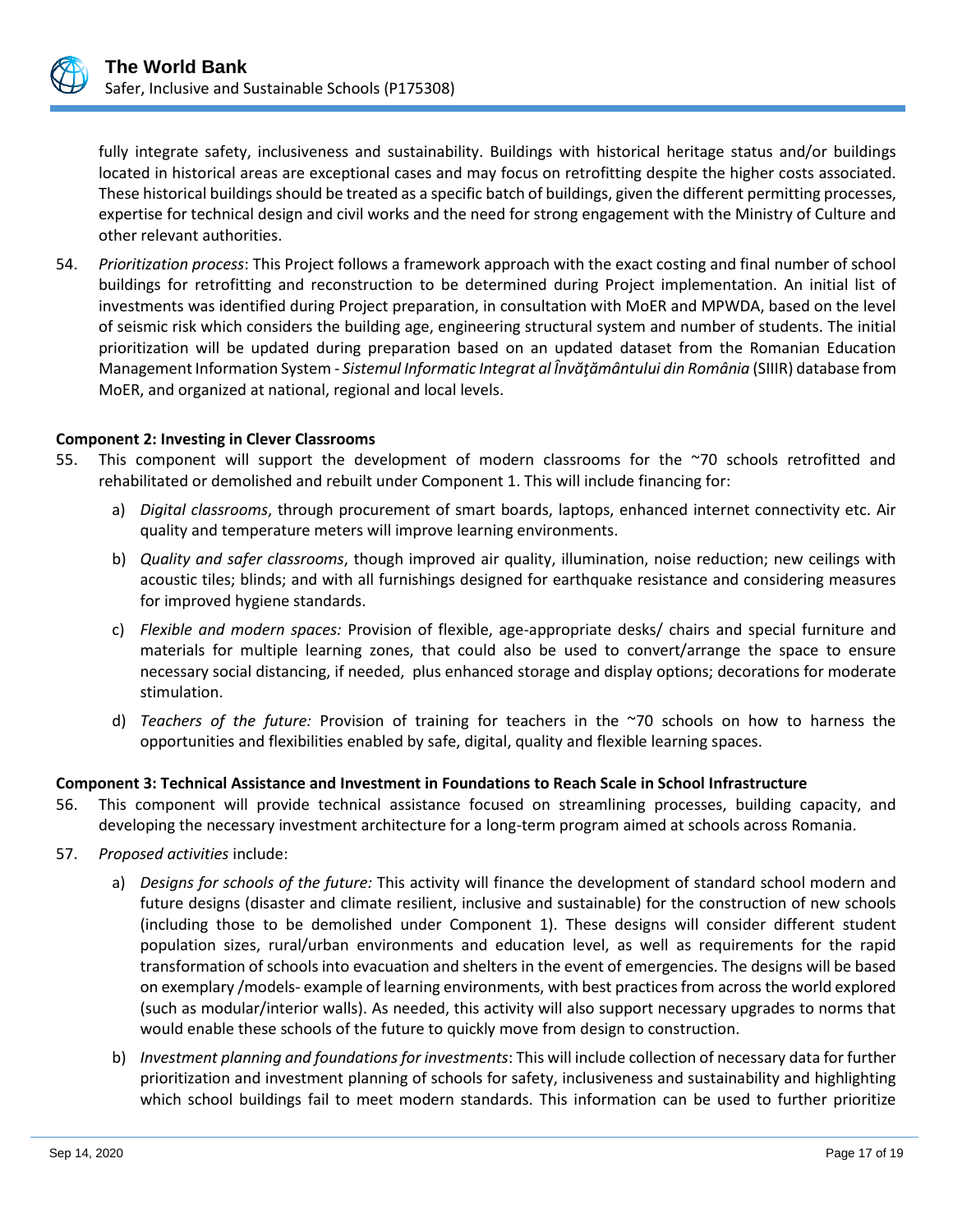

actions and investments to improve school infrastructure. Under this activity, technical surveys and feasibility studies can financed for schools that will be the recipients of EU, national and/or local government funds for investment in school safety, inclusiveness and sustainability. This activity could also finance standard retrofitting and renovation designs for schools constructed in the 1950-1980 period that have more standard design and construction.

- c) *Streamlined implementation processes*: This activity can support the development of simplified and standard templates for procurement of different stages of investment and guidance for authorities embarking on school infrastructure investment projects. Similarly, this activity can support the identification of steps in permitting and approval that slow implementation, and where improvements can be made. This is especially important for buildings in cultural heritage zones or for buildings designed as cultural heritage sites.
- d) *Fostering disaster and climate resilient, inclusive and sustainable schools and communities*: This activity can support the development of educational materials for different school aged children that can be integrated into the school curriculum, with a focus on actions that can be taken to build resilience to disasters and climate change, how to prepare and respond in disasters (such as drills, school emergency plan preparation, family and teacher training), opportunities to increase sustainability (such as zero waste, water harvesting, energy use and conservation etc.) Beyond the school curriculum, there are opportunities for community outreach on these topics, including training in first aid, use of digital tools and online media, etc. Under this activity, support can be provided to historically disadvantaged communities and groups.

#### **Component 4: Project Management**

58. This component will focus on expanding and supporting staff capacity that is needed to ensure successful implementation of the activities carried out under the proposed Project within the MoER Project Management Unit (PMU) and in associated stakeholder groups. Activities will comprise: (i) implementation support in the areas of project management, monitoring and evaluation (M&E), fiduciary, and environment and social safeguards management, community outreach/engagement, and auditing; (ii) consultancy services and specific activities for capacity building, equipment, and software to implement the Project and to monitor and evaluate the results; and (iii) incremental operating costs of the PMU.

#### **Component 5: Contingent Emergency Response Component**

59. This component will allow undisbursed funds to be quickly reallocated from the other components in response to an imminent or eligible emergency or crisis that has occurred. A CERC annex would be included to the Project Operations Manual (POM), which would specify implementation arrangements for the component including its activation process, roles and responsibilities of implementing agencies, positive list that maybe financed, environmental and social aspects, and fiduciary arrangements.

| <b>Legal Operational Policies</b>                                  | Triggered? |
|--------------------------------------------------------------------|------------|
| Projects on International Waterways OP 7.50                        | No         |
| Projects in Disputed Areas OP 7.60                                 | No         |
| Summary of Screening of Environmental and Social Risks and Impacts |            |